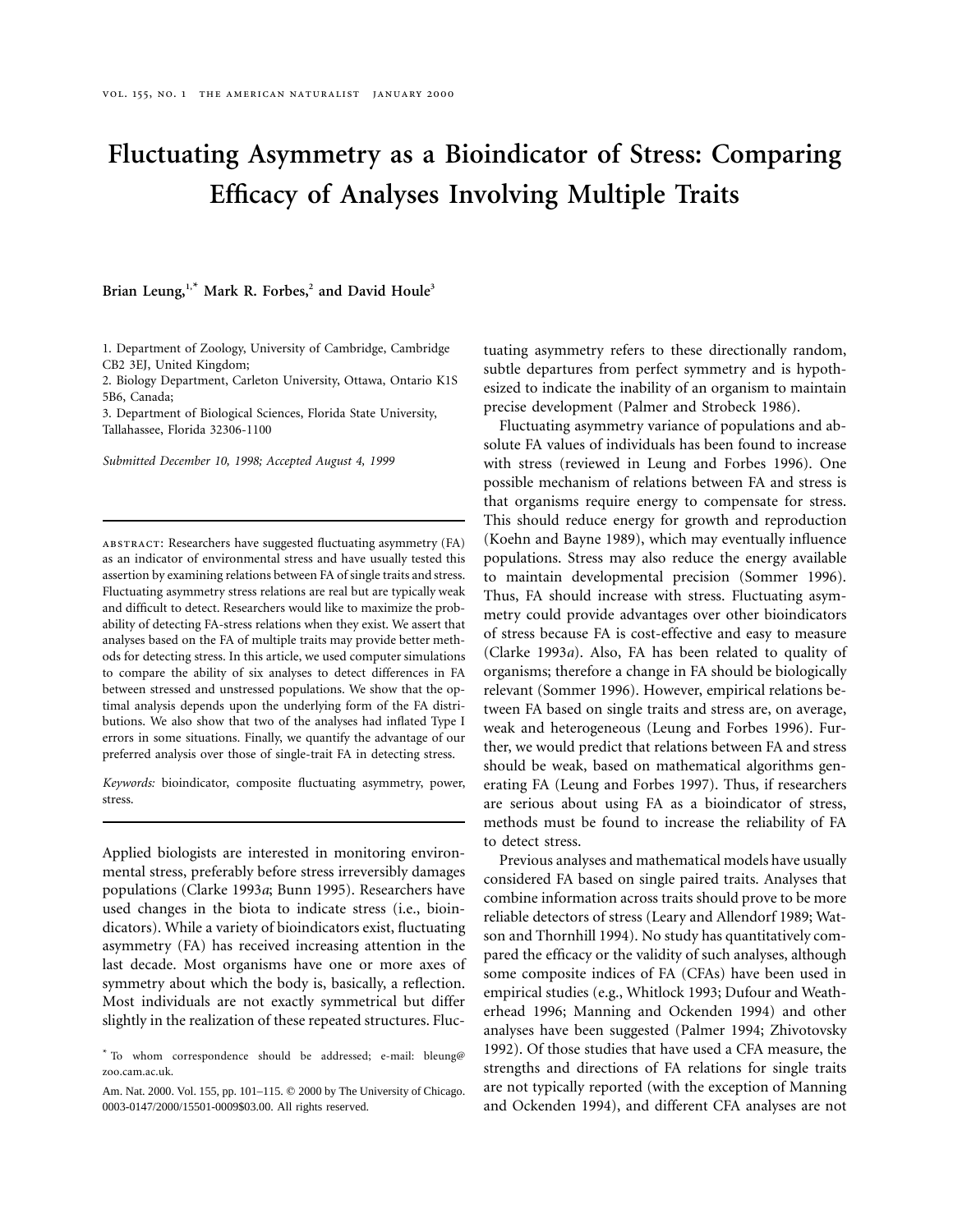typically used on the same data sets. For convenience, we will refer to analyses combining information on FA distributions across traits as CFA analyses.

In this article, we examine properties of CFA analyses using simulations. In a simulation study, we can work with a model for FA whose properties are known and ask how much information about the model can be recovered from various measures of FA. Furthermore, we can isolate and study a number of factors that could affect the relative efficacy of CFA analyses, such as the strength of FA-stress relations, the magnitude of measurement error, the variance in developmental stability of different traits, and the deviation from normality. The objective of this study is to help researchers decide which CFA analysis should be used, given different patterns of FA distributions. We determine which analyses are valid, in terms of the probability of concluding that FA of two samples differ when samples come from identical FA distributions (i.e., Type I error rates), and which analyses provide the greatest probability of detecting relations when FA differs between two populations (i.e., power).

#### **Composite Fluctuating Asymmetry Analyses**

We consider six analyses of fluctuating asymmetry across multiple traits, which we refer to as CFA analyses. These are defined below and summarized in appendix A. All of the first three methods involve calculation of a single index of FA across traits, which are then analyzed by a simple *t*-test. The last three methods are multivariate analyses and do not involve calculation of a simple index of FA.

The first composite statistic (CFA 1) is the sum (or mean) of absolute FA values ( $|FA|$ ) for all traits for each individual (e.g., Clarke and McKenzie 1992; Whitlock 1993). Absolute FA values are used because FA of individuals should be directionally random, and it is the magnitude of asymmetry in either direction that may indicate stress. This statistic is simple to calculate, but traits with higher FA magnitudes would be weighted more heavily than more developmentally stable traits. Some researchers have standardized FA by the mean size of the trait in each individual (e.g., Thornhill et al. 1995) or the average trait size of the population (Palmer and Strobeck 1986) before calculating CFA 1. This would be appropriate to control for size differences when FA magnitude across traits scales positively and isometrically to trait size. However, this would not necessarily control for differences in developmental stability across traits. We do not model or consider allometric relations in this manuscript (but see Leung 1998).

Another way to standardize FA magnitudes of traits is to divide each FA value by the average  $|FA|$  of a given trait in the populations of interest such that all traits contribute equally to CFA measure and then to sum  $|FA|$ values across traits for each individual such that each individual has a composite FA score. This is our second composite index of FA (CFA 2). To our knowledge, CFA 2 has not been applied before. We consider CFA 2 because traits are likely to differ in their developmental stability and because the relationship between the magnitude of developmental stability and the ability to index stress is unclear (Leung and Forbes 1997). Another method of standardizing FA magnitudes across traits is to rank  $|FA|$ values of individuals for each trait and then to sum the ranks for each individual such that each individual has a composite FA score (e.g., Zakharov et al. 1991; Dufour and Weatherhead 1996). This summed, ranked measure is our third composite index of FA (CFA 3). Each of these three CFA indices can then be analyzed by a *t*-test, as we do in our simulations, or by an ANOVA if there are more than two samples of individuals to compare.

The fourth analysis (CFA 4), uses standardized, generalized variance to quantify asymmetry (Zhivotovsky 1992). To calculate this, first a variance-covariance matrix consisting of all traits is generated for each population (the main diagonal is the variance associated with each trait; the nondiagonal elements are the covariances between traits). Then the determinant of the matrix is taken, modified according to the number of traits measured, and multiplied by a coefficient (*G*) to produce an overall variance score for a population (see app. A). The result: variances of two populations can be compared using an *F*ratio test. Detailed formulas and equations are given by Zhivotovsky (1992). This index, called "generalized FA variance" (GFA) by Zhivotovsky (1992), has the advantage of statistically pooling information across characters, thus taking into account correlations between signed asymmetries. GFA also has the advantage of increasing degrees of freedom, which are a function of both sample size and of number of traits examined. However, GFA indices are not available on many statistical packages, and tables of values are not comprehensive (see tables by Zhivotovsky 1992). Palmer (1994), noting the complexity of GFA, suggested two-way ANOVAs as an alternative, with population (stressed vs. unstressed) and traits as independent variables and  $|FA|$  as the dependent variable. This is our fifth composite index of FA (CFA 5). We note that two-way ANOVAs are typically analyzed using two-tailed testing. However, we had a priori predictions with respect to the direction of relations. Thus, we adjusted the critical value and only considered significance if the relation was in the predicted direction (similar to Rice and Gaines [1994] except that we only considered significance in the predicted direction).

MANOVA has also been used to integrate information across traits and to determine differences in  $|FA|$  between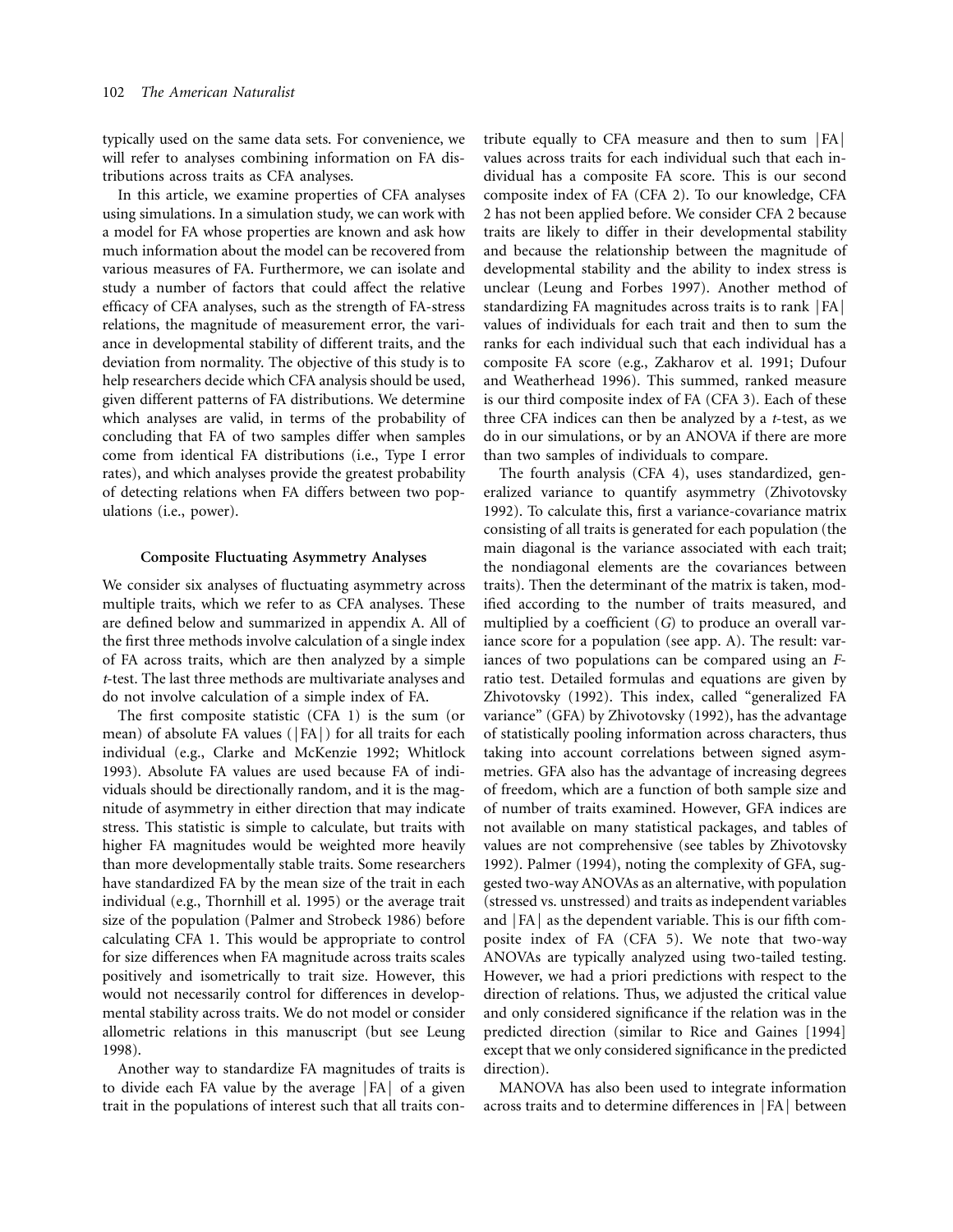samples (e.g., Alados et al. 1993; Clarke 1993*b*). This is our sixth composite index of FA (CFA 6). In this study, we used Wilks's Lambda  $(\Lambda)$  as our test statistic and converted  $\Lambda$  into the *F*-statistic following Lindeman et al. (1980).

All statistics generated by our computer programs were verified by comparing output from several simulations with output generated by STATISTICA statistical package (Statsoft 1993). Fluctuating asymmetry differences between samples for single traits were determined by comparing variances using Levene's test (i.e., *t*-test on absolute FA values as suggested by Palmer and Strobeck [1992]).

#### **Model**

#### *Baseline Simulations*

We began by generating FA values using a baseline model that was defined as follows: the underlying distribution of FA values was normal, centered at 0, with variance  $(\sigma_n^2)$ , where the subscripts *p* and *t* denote population and trait, respectively. Populations  $p = 1$  and  $p = 2$  refer to the unstressed and stressed populations, respectively. This distribution conforms to typical views of FA (Palmer and Strobeck 1986). Furthermore, FA values were independent between traits, measurement error (ME) was not considered at this point, and the underlying distributions of FA values were identical for all traits. For our baseline simulations, we used 10 traits (*k*) and a sample size (*N*) of 40. Subsequently, we modified the baseline model, altering parameters. We used "conditions" as a convenient term to refer to the patterns and parameter sets that we modeled. For each condition, we examined a number of levels; for example, we examined three levels of measurement error.

We analyzed FA difference between populations using the six CFA analyses described above. We used the ratio of variances between populations as a convenient measure of the effect size  $(E = \sigma_{2,t}^2/\sigma_{1,t}^2)$ , where *E* refers to the effect size and  $\sigma_{2,t}^2$  and  $\sigma_{1,t}^2$  refer to the population variances of the putatively stressed and unstressed populations, respectively. We considered  $E = 1, 1.2,$  and 1.5. When  $E =$ 1, the two FA distributions are identical (i.e., there is no stress). Here, significant differences between stressed and unstressed samples are due to Type I errors. For the other two *E* values, differences in the percentage of significant analyses reflect differences in power. These *E* values offer a range of strengths of FA-stress relations. To determine Type I error rates and power, we ran 1,000 simulations for each set of parameter values.

We found that Type I error rates were as predicted  $(\alpha = 0.05)$  for all CFA analyses when no differences in FA variance existed between populations  $(E = 1;$  fig. 1*a*; app.

B). Thus, all CFA indices could be used validly under these baseline conditions. Power was dramatically improved using CFA analyses compared to single traits; at times it was as much as four times as great (fig. 1*c*; app. B). CFAs 1, 2, and 5 yielded very similar power. These analyses could provide marginally greater power than CFA 3 and CFA 4 analyses (10%–15%). CFA 6 could be as much as 50% less powerful than the other analyses (fig. 1*c*; app. B).

#### *Heterogeneous FA Distributions between Traits*

In nature, we might expect the magnitude of FA values to differ between traits. Traits under strong directional selection may have a high FA variance compared to other morphological traits, whereas traits whose asymmetry affects their importance may have lower FA variances. For example, Møller and Höglund (1991) found that sexually selected traits had average FA values an order of magnitude greater than other morphological traits. Gummer and Brigham (1995) found that FA variance in bat wings were about twice as large as variance in tibias. Clearly, FA can differ appreciably between traits. We considered the following five levels of heterogeneity across our 10 traits: In level 1, variances of traits 1–5 were three times the variance of traits 6–10, traits 1–5 were homogeneous, and traits 6–10 were homogeneous (i.e.,  $\sigma_{1,1-5}^2 = 3 \times \sigma_{1,6-10}^2$ ). In level 2, variance of one trait was three times the variance of the other traits; the other traits were homogeneous. In level 3, variances of traits 4–6 were three times the variance of traits 1–3, variances of traits 7–10 were 10 times the variance of traits  $1-3$ , and traits  $1-3$ ,  $4-6$ , and  $7-10$  were homogeneous. In level 4, variances of traits 1–5 were 10 times the variance of traits 6–10, traits 1–5 were homogeneous, and traits 6–10 were homogeneous. Finally, in level 5, variance of one trait was 10 times the variance of the other traits, the other traits were homogeneous, and other parameters were as for the baseline simulations. Values of *E* were homogeneous between traits.

As with the baseline simulations, we found that Type I error rates were as predicted (at  $\alpha = 0.05$ ) for all analyses (fig. 1*b*; app. B) and that CFA analyses provided much greater power than analyses using single traits. Once again, CFAs 1, 2, and 5 were the most powerful analyses and CFA 6 the weakest (fig. 1*d*; app. B). In contrast, however, we found that CFA 2 could be marginally more powerful than CFAs 1 and 5, yielding as much as 10% more power depending on the magnitude and nature of the heterogeneity (fig. 1*d*; app. B).

#### *Leptokurtism*

Leptokurtic distributions occur when more data points fall in the center and at the tails of a distribution as compared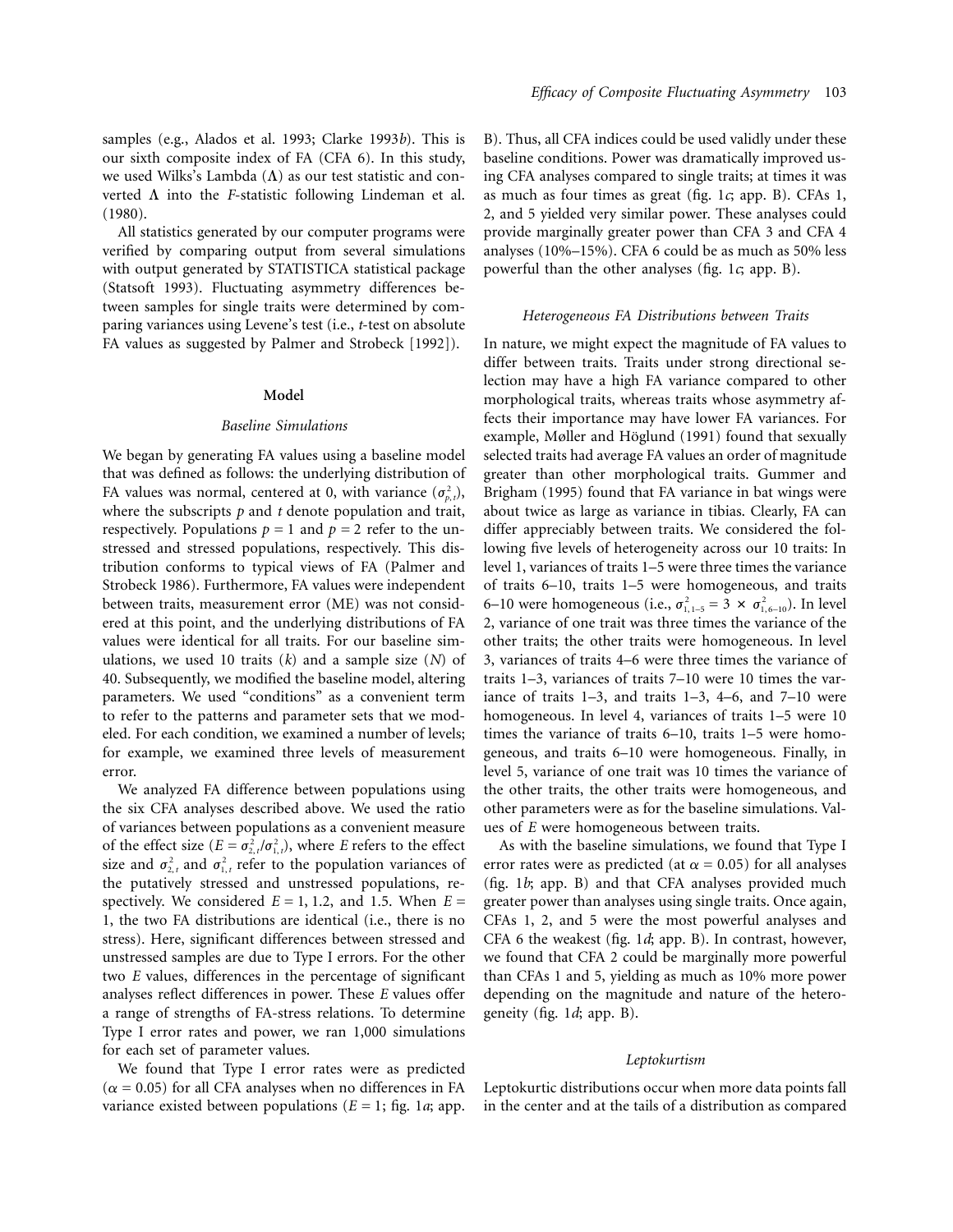

**Figure 1:** Type I error rates ( $E = 1$ , panels *a* and *b*) and power ( $E = 1.5$ , panels *c* and *d*) for six CFA analyses. Analyses using single traits (ST) were shown under different conditions. The conditions were baseline (panels *a* and *c*) and FA distributions heterogeneous between traits (panels *b* and *d*). Baseline conditions were that the underlying FA distributions of all traits were normally distributed, centered at 0, uncorrelated, without measurement error, and homogeneous between traits. We used 40 individuals and 10 traits for the baseline simulations. For the other conditions, we modified one property of the model and maintained baseline properties for the rest of the model. We presented one level of heterogeneity between traits (level 5; see app. B and text). CFA analyses are described in appendix A.

to a normal distribution (Zar 1984). Leptokurtic FA distributions may reflect a composite of many heterogeneous FA distributions (Houle 1997), which can arise due to differences in developmental stability between individuals (Leung and Forbes 1997). Thus, we considered FA variances that were heterogeneous between traits. Again, *E* values were as for baseline conditions. We considered three levels of kurtosis. The first level,  $\sigma_{1,t}^2$ , ranged from 1 to 3. The second level,  $\sigma_{1,t}^2$ , ranged from 1 to 10. And the third level,  $\sigma_{1,p}^2$  ranged from 1 to 100. Levels 1–3 produced average kurtosis values (*g*) of approximately  $g = 0.7, 2.9,$  and 7.6, respectively. Ranges of  $\sigma_{2,t}^2$  could be calculated from  $E \times \sigma_{1,t}^2$ 

We found that CFA 4 had inflated Type I errors that could be as high as 34% when  $g = 7.6$  (top panel of fig. 2; app. B). Thus, we did not consider the power of CFA 4 for leptokurtic FA distributions. The other analyses had predicted levels of Type I errors. It appeared as though the power of both analyses using single traits and CFAs decreased as kurtosis increased. However, it is unknown whether this was a function of kurtosis per se or whether it was due to the additional component of variation. The most powerful CFA analysis depended on the level of kurtosis. When kurtosis was low, CFAs 1, 2, and 5 provided the most powerful analyses. When kurtosis was high, CFA 3 provided the most powerful analysis and could yield up to 25% more power than the other CFA indices (bottom panel of fig. 2; app. B). When kurtosis was high, CFA 2 provided marginally greater power than CFA 1.

#### *Correlations of FA Values between Traits*

If there is a component of developmental stability that is organism-wide, then we would expect weak concordance among FA values of traits, albeit typically nonsignificant (see Leung and Forbes 1997 for reasoning as to why FA concordance should be weak). Further, we would expect |FA| values but not necessarily signed FA values to be concordant. We modeled this by defining  $\sigma_{p,t}^2$  as being composed of two variances  $(\sigma_{p,t}^2 = VI_{p,t}^2 + V_{p,t}^2)$ , where  $VI_{p,t}^2$  represents the portion of  $\sigma_{p,t}^2$  that is uncorrelated between traits within individuals and  $V2_{p,t}^2$  represents a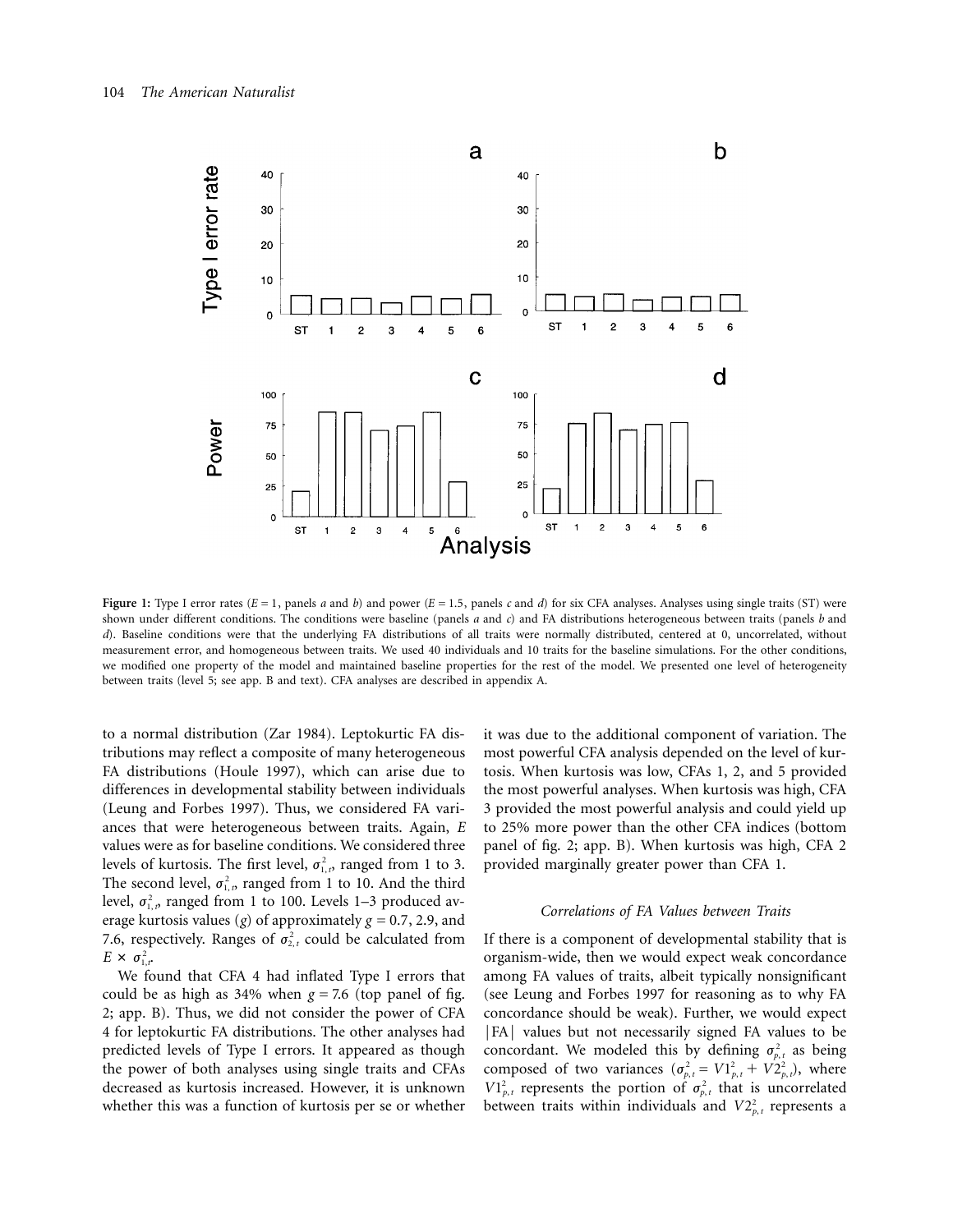

**Figure 2:** Type I error rates  $(E = 1)$  and power  $(E = 1.5)$  for six CFA analyses and analyses using single traits (ST) were shown for three levels of kurtosis (*g*). Type I error rates were inflated for CFA 4, thus power of CFA 4 was not considered ( $NA = not$  applicable). These levels corresponded to levels 1–3 in the text and appendix B. CFA analyses are described in appendix A.

component of  $\sigma_{p,t}^2$  that is, common between traits. Absolute values comprising  $V2_{p,t}^2$  were correlated but were directionally random such that signed FA values would not be correlated but  $|FA|$  would. The common component  $(C)$ of  $\sigma_{p,t}^2$  could be expressed as a proportion of the total variance (i.e.,  $C = V2_{p,t}^2 / \sigma_{p,t}^2$ ). The underlying distribution from which FA values were chosen was homogeneous between individuals and traits within populations.

We examined three levels:  $C = 0.091$ ,  $C = 0.23$ , and *C =* 0.33. All three corresponded to average FA-FA correlations of  $r = 0.0052$ ,  $r = 0.039$ , and  $r = 0.085$ , respectively. Thus, we modeled very weak concordance between traits.

We found that CFA 4 and CFA 5 yield inflated Type I error rates when  $|FAs|$  were concordant across traits (top panel of fig. 3; app. B). Thus, the power of these CFA analyses was not considered when FA values were concordant between traits. We found that the power of the other CFA analyses declined as the magnitude of FA-FA concordance increased. However, the relative positioning of these CFA analyses did not change from baseline conditions, with CFA 1 and CFA 2 yielding the greatest power (bottom panel of fig. 3; app. B).

#### *Measurement Error*

Measurement error reduces the ability of FA to detect stress (Palmer 1994). It is unknown what effect measurement error should have on the relative efficacy of different CFA analyses. Similar to the above simulations, we modeled  $\sigma_{p,t}^2$  to be composed of two variances  $(\sigma_{p,t}^2 = VI_{p,t}^2 + V_{ME}^2)$ , where  $V_{ME}^2$  is the variation due to measurement error. The degree of measurement error (ME) could be expressed as a proportion of  $\sigma_{1,t}^2$  (i.e., ME =  $V_{ME}^2 / \sigma_{1,t}^2$ ).



**Figure 3:** Type I error rates  $(E = 1)$  and power  $(E = 1.5)$  for six CFA analyses and analyses using single traits (ST) were shown for three levels of correlations between FA values of traits (*r*). Type I error rates were inflated for CFA 4 and 5, thus power of CFA 4 and 5 were not considered  $(NA = not applicable)$ . These levels corresponded to levels 1–3 in the text and in appendix B. CFA analyses are described in appendix A.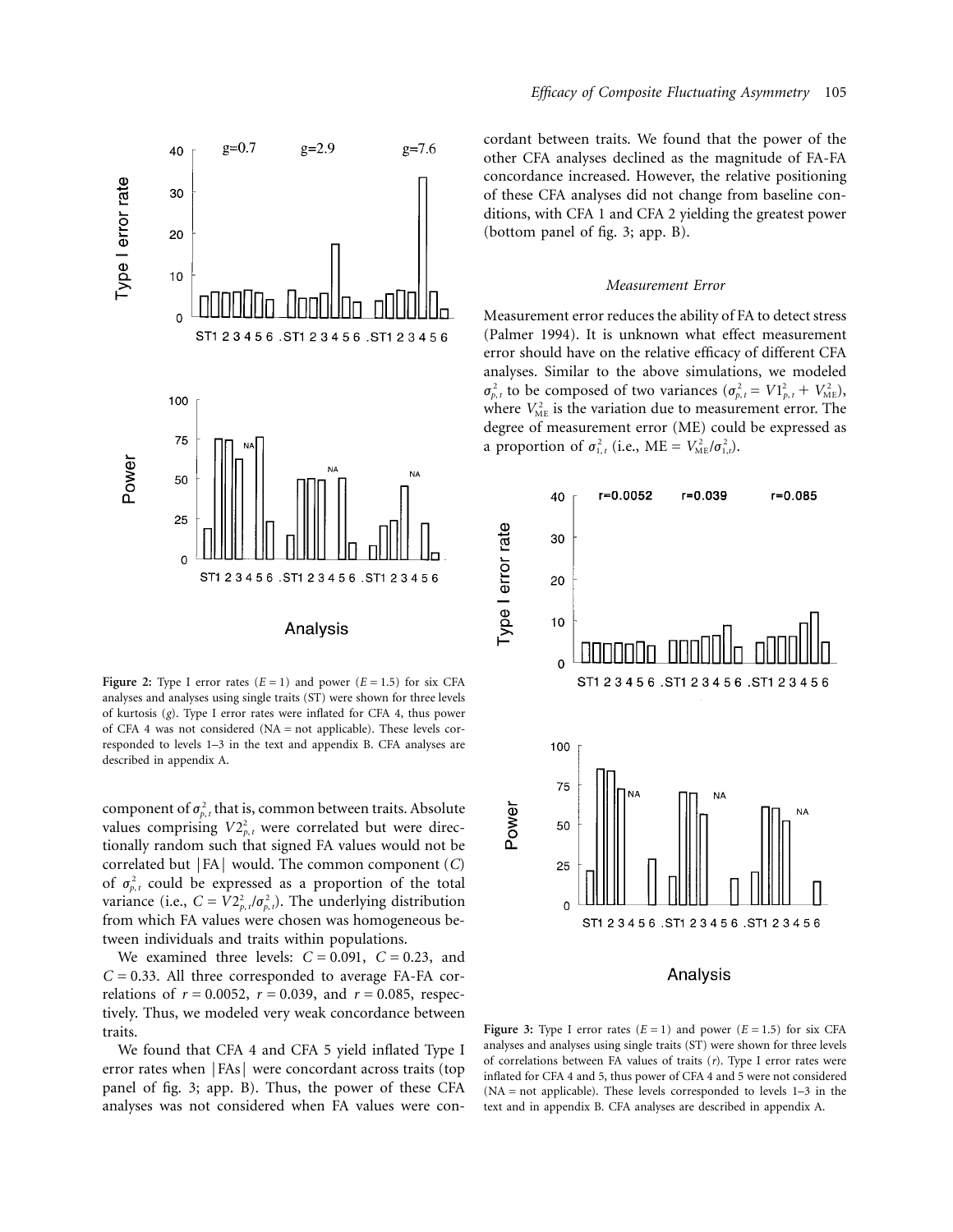We examined three levels:  $ME = 0.091$ ,  $ME = 0.23$ , and  $ME = 0.33$ . Stressed and unstressed populations experienced the same value of  $V_{\text{ME}}^2$ .

Not surprisingly, the power to detect differences between traits decreased with increasing ME. However, Type I errors and relative positioning of CFA analyses in terms of power remained unchanged compared to the baseline simulations. These results are presented only in appendix B.

#### *Number of Traits and Sample Size*

The number of traits (*k*) combined into a CFA measure and the sample size (*N*) both would affect the power of a CFA analysis to detect stress. However, it is unknown whether these factors influence the relative efficacy of different CFA analyses. Thus, we examined different values of *k* and *N*. We used  $N = 40$  ( $k = 5$ ),  $N = 80$  ( $k = 10$ ), and  $N = 20$  ( $k = 5$ ) as three separate sets of simulations. When  $N = 20$ , we set  $k = 5$  because it was not possible to use CFA 4 with  $N = 20$  and  $k = 10$  (with 10 individuals in each of the stressed and unstressed populations and 10 traits, we would have 0 degrees of freedom).

As for the baseline simulations, Type I errors were as predicted ( $\alpha$  = 0.05) for all CFA analyses and CFAs 1, 2, and 5 provided the greatest power. These results are presented only in appendix B.

#### **Discussion**

Fluctuating asymmetry could potentially offer several advantages as a bioindicator of environmental stress (Clarke 1993*a*), provided FA is used and interpreted correctly. Researchers argue that FA should be higher in a stressed population than in a relatively unstressed one and that elevated FA indicates the presence of stress. Therefore, it is critical that methods of analyzing FA do not falsely indicate differences in FA between populations beyond predicted Type I error rates, while simultaneously maximizing the power or the probability of detecting differences in FA when they exist. In the sections that follow, we present recommendations concerning how FA should be analyzed and reasons for the advantages/disadvantages of different analyses.

#### *Recommendations*

CFA analyses typically provided much greater power than analyses based on single traits. For example, CFA 2 could detect differences in FA among populations 85% of the time compared to only 20% using FA of single traits. In fact, to obtain the same power of CFA 2, we would require a sample size of  $k^*N$  with analyses using single traits, where *N* is the sample size using CFA 2 and *k* is the number of traits combined (reason detailed below). Thus, CFA analyses should be preferred over analyses that use single traits (for qualitative arguments, see Leary and Allendorf 1989 and Watson and Thornhill 1994).

However, not all CFA analyses were equally useful. We suggest that researchers analyze data using standardized, summed FA values across traits (i.e., CFA 2 and CFA 3, depending on the level of kurtosis). Both parametric analyses (CFA 2) and nonparametric, ranked analyses (CFA 3) have predicted Type I error rates and yield the greatest power. For normal FA distributions that were heterogeneous between traits and for slightly leptokurtic FA distributions, CFA 2 provided the greatest power (although the difference in power between CFAs 1, 2, and 5 was  $<$ 10%). The power of CFA 2 was essentially identical to CFA 1 (unstandardized, summed FA values across traits) and CFA 5 (two-way ANOVAs) when FA distributions were homogeneous between traits. We expect, however, that FA distributions would not typically be identical between traits in nature.

If FA distributions are leptokurtic, we suggest either CFA 2 or CFA 3. For low kurtosis values, CFA 2 was approximately 15% more powerful than CFA 3, whereas, for high kurtosis values, CFA 3 was approximately 25% more powerful than CFA 2. Our results are consistent with those of Gangestad and Thornhill (1998) in that CFA 2 yielded predicted Type I error rates regardless of the degree of kurtosis. Further, CFA 2 was more powerful than CFA 3 when the signed FA distribution was normal, even though the  $|FA|$  distribution on which analysis was conducted theoretically would be nonnormal. However, our results differ from Gangestad and Thornhill (1998) in that CFA 3 (a nonparametric measure of FA) provided much greater power as the degree of nonnormality of the signed FA distribution increased.

The obvious question, of course, is, What constitutes high versus low kurtosis? Unfortunately, the answer is not as simple as whether or not the FA distributions are significantly leptokurtic. The point at which CFA 3 becomes more powerful than CFA 2 is a function of sample size and of effect size; thus, it is impossible to give a precise kurtosis value at which CFA 3 should be used. Nevertheless, we present tables of kurtosis values based on computer simulations at which CFA 3 becomes more powerful that examine a range of sample sizes (*N*), effect sizes (*E*), and number of traits combined (*k*; app. C). We note that there is a great deal of overlap in terms of which index should be most powerful at intermediate levels of kurtosis (fig. *C*1 in app. C).

The other CFA analyses (4–6) were flawed. Specifically, CFA 4 (GFA) yielded inflated Type I errors when signed FA distributions were leptokurtic (cf. Monte Carlo sim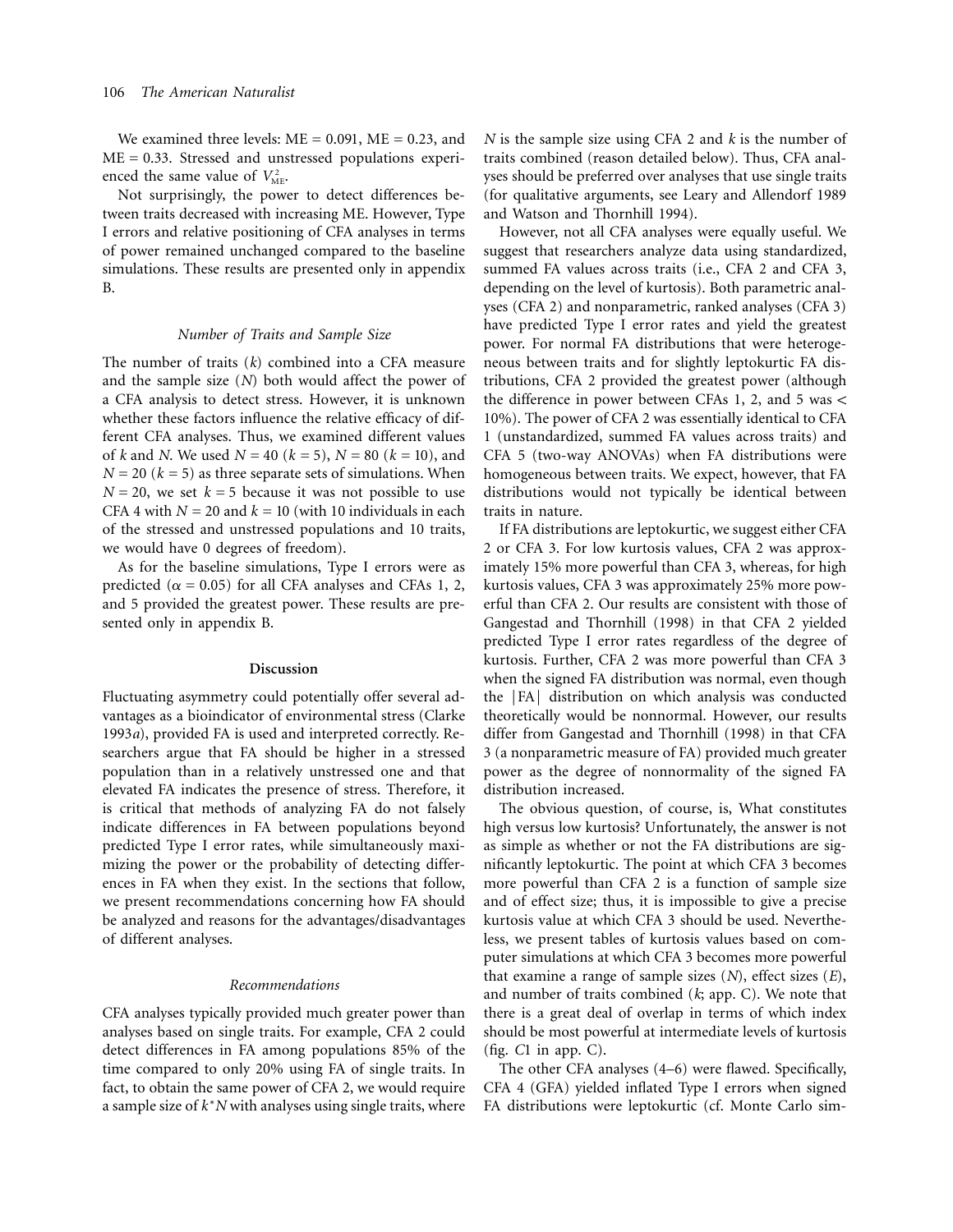ulations by Zhivotovsky  $[1988]$  and when  $|FA|$  values were related between traits. Further, CFA 4 was much more difficult to calculate and was not amenable to most statistical packages. Similarly, CFA 5 (two-way ANOVAs) yielded inflated Type I errors when  $|FA|$  values were related between traits. For example, there was a 12% Type I error rate using CFA 5 when the average correlation was only  $r = 0.085$  and typically nonsignificant (corresponding to  $r^2 = 0.007$  or only 0.7% of the variation explained). Thus, researchers could not use significance as an indication as to when relations between  $|FA|$  values of different traits would be a problem. While CFA 6 (MANOVA) had predicted Type I error rates, its power was considerably less than the other CFA indices (we could detect differences in FA between populations 50% more often by using CFA 2 than by using CFA 6).

# *Mechanisms of Relative Benefits of CFA Indices Compared to Single Traits*

The mechanisms underlying relative benefits of GFA, twoway ANOVAs, and MANOVA are clear. Both GFA and two-way ANOVAs reduce the standard error by increasing the effective sample size and the degrees of freedom (Zhivotovsky 1992 and Palmer 1994, respectively). MANOVA estimates coefficients associated with each trait FA such that the maximal amount of variation is explained (Lindeman et al. 1980). The reasons why analyses using CFAs 1–3 are more powerful are perhaps less clear.

As above, CFAs 1–3 also act to reduce the standard error. The  $|FA|$  of each trait of each individual comes from a distribution of  $|FA|$  values from which one value is chosen. As more traits are measured, the standard error around the mean  $|FA|$  across all traits for a given individual would decrease relative to mean  $|FA|$ , following the central limit theorem (Zar 1984). This resulted in reduced standard error in a population. Thus, we would have an increased probability of detecting differences between populations if  $|FA|$  values of individuals in one population were generally greater than those in another population (as we would predict to occur due to stress).

Specifically, in the absence of FA-FA correlations, the standard error would be reduced by approximately a factor of  $(k)^{0.5}$ , where  $k$  is the number of traits combined. Thus, using single traits, we would require an average sample size of  $k^*N$  to obtain the same power as analyses using CFA 2. Of course, the advantage of combining traits decreases as the degree of correlation between traits increases; for perfect correlation between traits, analyses using CFA 2 would provide no advantage over single traits.

*Comparison of CFA Indices: Mechanisms of Differences in Power and Validity*

All five CFAs had similar power under baseline conditions because all of them acted to reduce the standard error (although not with the same efficiency). The difference in power between CFA 2 and CFA 3 reflected the difference between parametric versus nonparametric CFA measures; these differences in power depended on the degree of nonnormality (app. C). When FAs were heterogeneous between traits, a higher power of CFA 2 than of CFAs 1 and 5 occurred because CFAs 1 and 5 would implicitly weight asymmetric traits more heavily than less asymmetric traits. To illustrate the potential consequences of heterogeneity, consider a trait whose FA variance was an order of magnitude larger than other traits (e.g., Møller and Höglund 1991). CFAs 1 and 5 would primarily reflect this one trait. Thus, the standard error would primarily reflect a single trait rather than being optimally reduced by taking the standardized average of many traits. Not surprisingly, CFAs 1, 2, and 5 were essentially identical when FA distributions were homogeneous between traits. In such cases, traits would be weighted approximately equally using these analyses. We note that CFAs 1 and 5 could potentially be equal to or stronger than CFA 2 if highly asymmetric traits were consistently more strongly affected by stress.

As noted above, CFA 5 treated traits as independent data points and therefore had inflated Type I errors when [FA] values of traits were correlated. GFA was also sensitive to correlations of unsigned asymmetries. Although GFA takes into account signed asymmetries and hence may not be biased by developmentally linked traits, unsigned asymmetries may be correlated without signed asymmetries being correlated. Hence, GFA could be biased by slight concordance among traits (albeit typically nonsignificant) due to some organism-wide component of developmental stability or quality (Leung and Forbes 1997).

MANOVA was typically the weakest index. This was because a separate parameter needed to be estimated for each trait. Thus, more variability needed to be explained to find significance. In contrast, CFA 2 increased in power following the central limit theorem but did not concurrently require additional variation to be explained in order to find significance. MANOVA also had to be two tailed, since each trait had a parameter estimate that could be in either direction, whereas the other analyses could be analyzed using one-tailed testing. Although there are situations in which two-tailed testing would be appropriate, MANOVA would still be the weakest index.

Researchers may also ask whether single traits can sometimes be more reliable than CFA indices. If the effect sizes of FA-stress relations are heterogeneous, this is certainly possible. CFA 2 would be more powerful, typically, than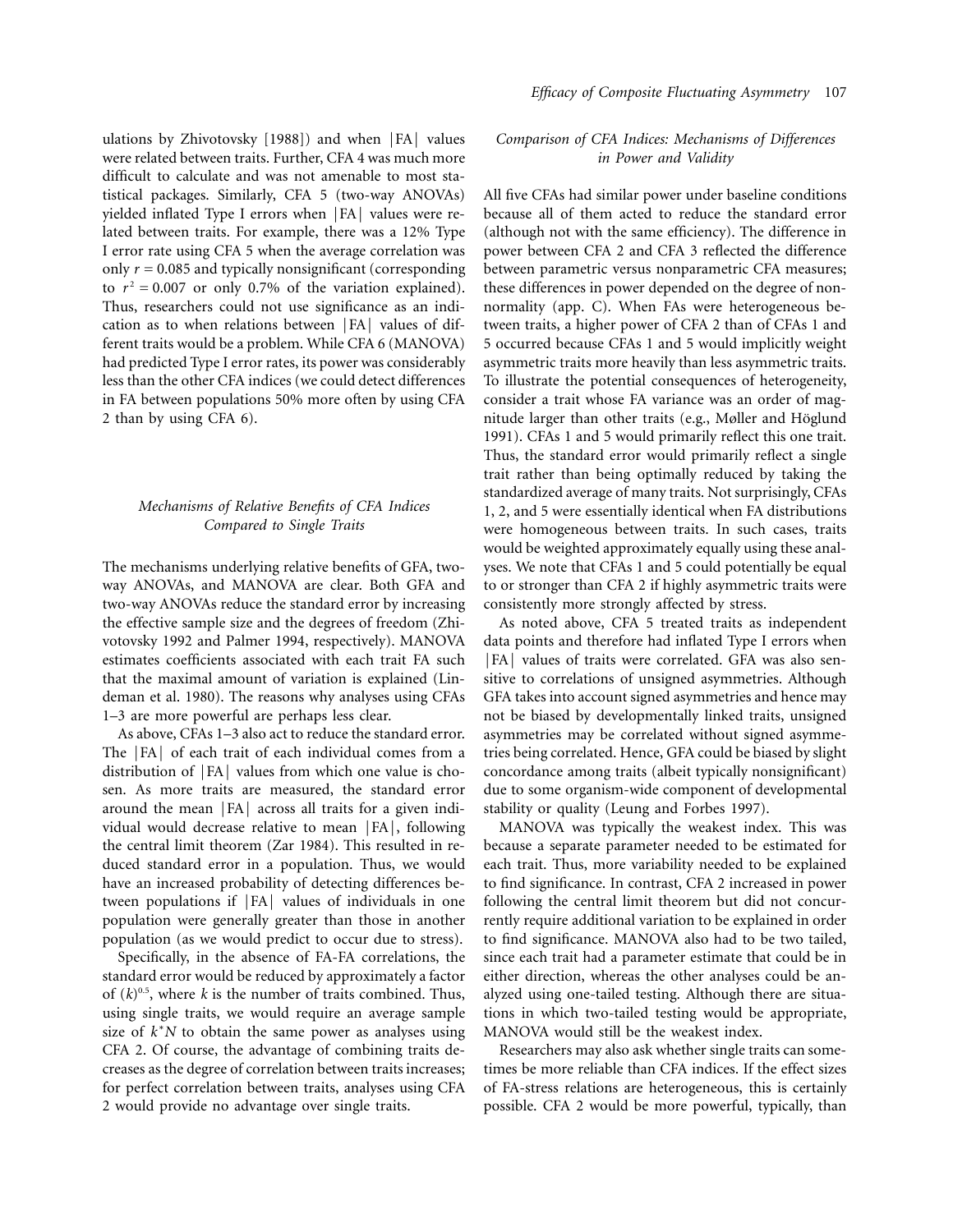the average of single traits. However, CFA 2 may be a combination of both strong and weak FA relations. Weak FA relations would act like random noise and could result in a weaker CFA index compared to reliable single traits. However, two problems would be associated with using reliable single traits. First, consideration of multiple individual traits would require some correction for multiple tests and would therefore result in reduced power (e.g., sequential Bonferonni, Palmer 1994). Second, it is unknown which trait would be most reliable. Thus, a priori testing would be required to find such traits without causing inflated Type I error rates. Further, if there were a priori reasons for expecting one trait to be more reliable than another, it could be possible to weight CFA 2 values by the estimated reliability of individual traits (e.g., taking into account measurement error). However, one cautionary note regarding such weighting procedures is that inappropriate weighting would weaken CFA 2 indices. In such instances, CFA 2 would reflect some traits more than others; hence reduction in standard error due to taking averages would not be as great. Thus, while weighting may provide advantages even over CFA 2, optimal methods of weighting have yet to be determined.

Finally, we note that the CFA indices discussed here are not the only methods possible for combining information across traits. Repeated measures of ANOVA treating traits as the repeated measure or a nested ANOVA with individuals nested within groups should yield similar results to CFA 1. In fact, these tests turn out to be mathematically similar, and the degrees of freedom reflect the number of individuals rather than the number of traits by individuals (i.e., no pseudoreplication). These tests may offer the advantage of allowing for tests of interactions between stress and traits. However, consideration of such issues as compound symmetry (or sphericity) may be required. Further, if the main consideration is to determine whether a putatively stressed sample has higher FA than an unstressed sample (as typically appears to be the case), then CFAs 1–3 offer the most powerful and simplest tests, whereas analyses using repeated measures or nested designs could quickly become complicated.

### *FA-Quality Relations within Samples*

This study dealt exclusively with detection of FA differences between samples. However, many studies examine relations between FA and some measure of quality (e.g., mating success) within studies. The logic underlying the findings of this article extends to tests of FA-quality relations. Further, although single traits sometimes relate significantly to quality, FA-quality distributions within samples should typically show a triangular-bivariate distribution, and FA of single traits may only be predictive of quality at high FA values (see arguments by Leung and Forbes [1997]; but cf. Rowe et al. 1997 for antisymmetryquality distributions). However, with composite measures, symmetry need not be the common phenotype, due to the central limit theorem, and FA can potentially be predictive of quality over the entire range of FA values.

#### **Summary**

It may be possible to use FA to monitor stress. However, current methods of analyses usually employ FA of single traits and appear to be weak and unreliable. If FA is to be used, it is essential to maximize the reliability of FA as a monitor of stress. Composite measures of FA can provide vast advantages over single traits in terms of the probability of detecting FA differences between populations. However, different methods of CFA analyses differ both in their validity (Type I error rates) and in their power, and it is critical to determine which CFA analyses should be used. In this study, we demonstrated that the most powerful, simplest, and robust CFA analyses are simply *t*-tests using standardized, summed FA values. When kurtosis is low, parametric, summed FA values provide the greatest power (CFA 2). When kurtosis is high, nonparametric, summed, ranked FA values provide the greatest power (CFA 3).

#### **Acknowledgments**

We thank M. Driedger, S. Findlay, M. Gunness, and A. Woodside for help with multivariate analysis; K. Dufour for discussions on FA; and J. M. Emlen, R. Palmer, J. Travis, and an anonymous reviewer for helpful comments. This work was supported by a Natural Sciences and Engineering Research Council of Canada (NSERCC) scholarship to B. Leung and by an NSERCC grant to M. R. F and D. H.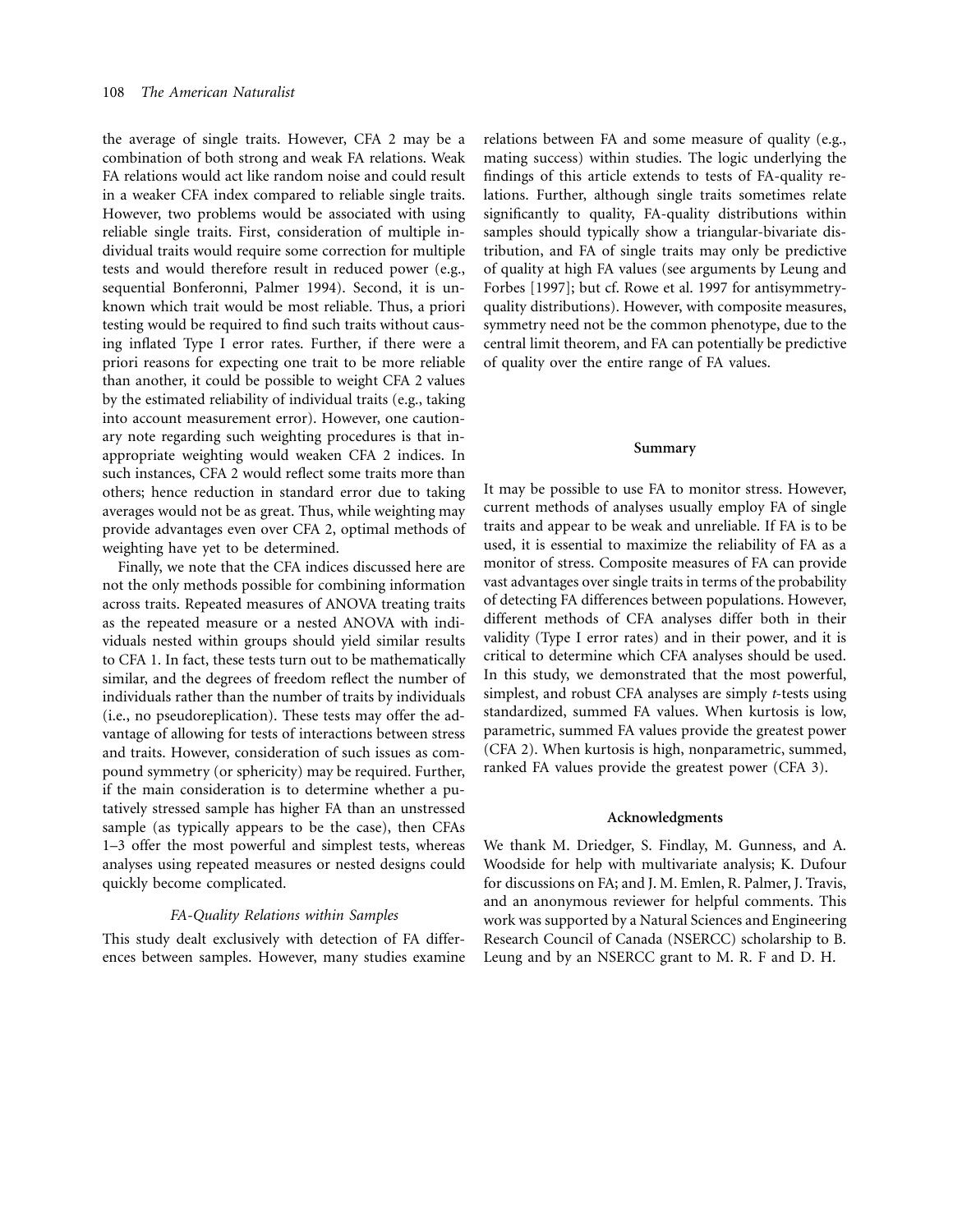# **APPENDIX A**

| Index | Equation                                                                     | Description                                                                                                                                                                                                                                                                                                                                                                                                                                                                                                                                                                                                                     |
|-------|------------------------------------------------------------------------------|---------------------------------------------------------------------------------------------------------------------------------------------------------------------------------------------------------------------------------------------------------------------------------------------------------------------------------------------------------------------------------------------------------------------------------------------------------------------------------------------------------------------------------------------------------------------------------------------------------------------------------|
| CFA 1 | CFA <sub>i</sub> = $ FA_{ij} $ j = 1 to k                                    | Summation of absolute FA values across traits ( <i>j</i> ) for each individual ( <i>i</i> ).<br>CFA and FA denote composite asymmetry values for an individual<br>and asymmetry for each trait, respectively.                                                                                                                                                                                                                                                                                                                                                                                                                   |
| CFA 2 | $CFA_i =  FA_{ij} /avg FA_i  j = 1$ to k                                     | Summation of standardized absolute FA values. FA values of a given trait<br>are first divided by the average absolute FA magnitude for that trait.<br>Thus, FA values of all traits are given equal weight.                                                                                                                                                                                                                                                                                                                                                                                                                     |
| CFA 3 | $CFA_i = \text{ranked }  FA_{ii}  j = 1$ to k                                | FA values of individuals are ranked for each trait. Thus, FA is standard-<br>ized across traits. The ranked values of each trait of an individual are<br>summed to give a CFA value for that individual $(i)$ .                                                                                                                                                                                                                                                                                                                                                                                                                 |
| CFA 4 | $GFA = G^{*}(det S)^{1/k}$                                                   | Generalized FA variance, where G is a coefficient that eliminates statisti-<br>cal bias, det S is the determinant of the variance-covariance matrix of<br>FAs of different traits. GFAs of stressed versus unstressed populations<br>can be compared using $F$ -ratio test. Zhivotovsky (1992) provides nec-<br>essary matrix notation and formulae to calculate G and a brief table<br>of G values and degrees of freedom.                                                                                                                                                                                                     |
| CFA 5 | $FA_{ijg} = \mu + \alpha_j + \beta_g + (\alpha \beta)_{ig} + \epsilon_{ijg}$ | Two-way ANOVA model (Type I) using trait and sample (stressed vs.<br>unstressed) as independent factors and FA as the dependent factors.<br>The expressions $\mu$ , $\alpha_p$ , $\beta_g$ , $(\alpha\beta)_{jg}$ , $\epsilon_{ijg}$ and the subscript g denote the<br>grand mean FA across populations and traits, the effect of trait, the<br>effect of stress, the interaction term, the error term, and population<br>(grouping variable), respectively (Palmer 1994). Here, we are interested<br>in whether the effect of stress $(\beta_{\varrho})$ is significant. Equation following<br>Lindeman et al. (1980, p. 137). |
| CFA 6 | $D_{ig} = u_i ( FA_{ijg} )$                                                  | MANOVA examining FA differences between samples. Coefficients $(u)$<br>are calculated to maximize the differences between D values of<br>stressed and unstressed populations. Equation following Lindeman<br>et al. (1980, p. 171).                                                                                                                                                                                                                                                                                                                                                                                             |

**Table A1:** Composite FA analyses (CFA)

Note: The CFA numbers correspond to numbers used in the text. Subscripts:  $i =$  individual,  $j =$  trait, and  $g =$  population. The variable *k* represents the number of traits per individual.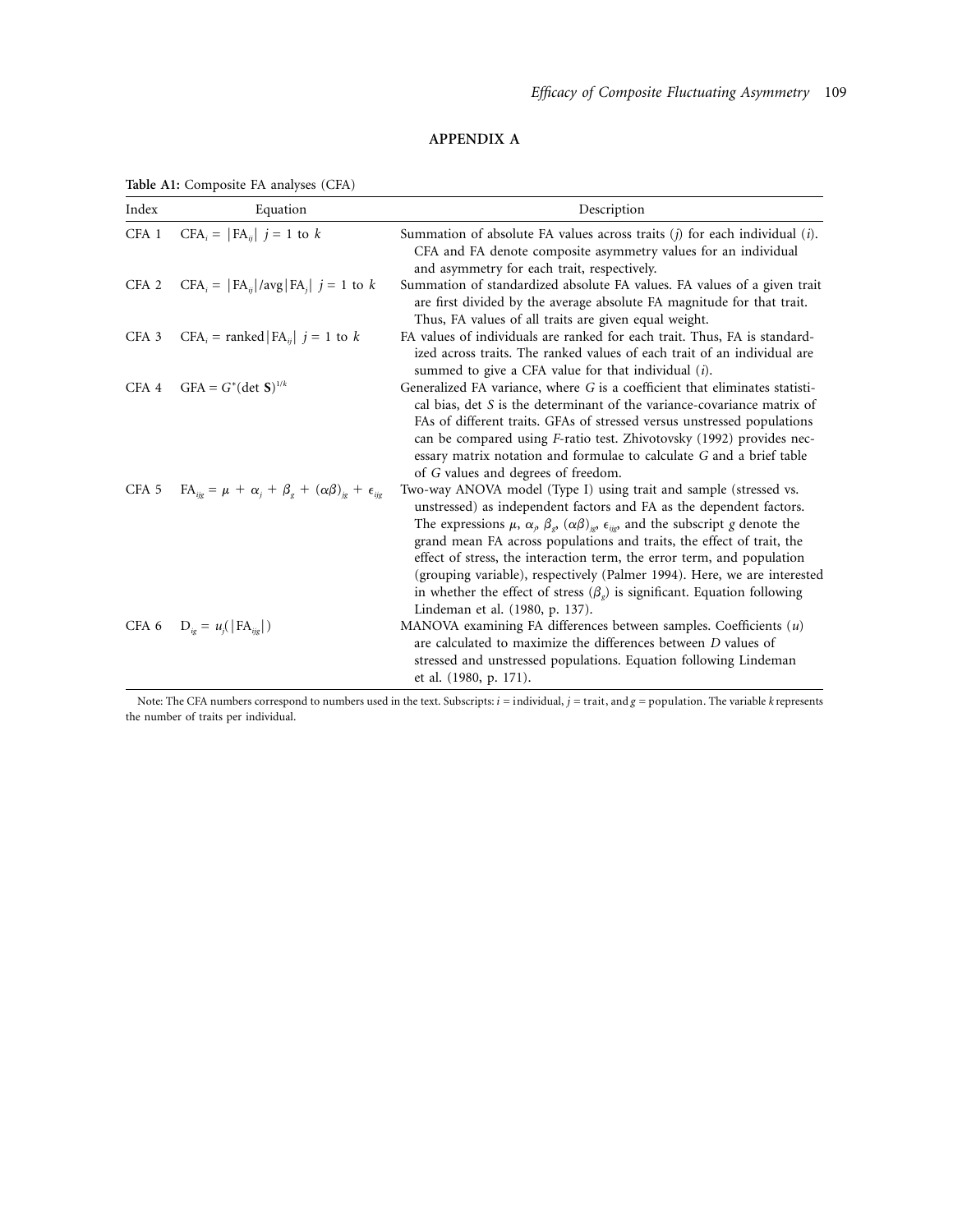# **APPENDIX B**

Ranges of Type I errors and power were presented for analyses using single traits and CFA measures (see app. A for CFA measures). Baseline conditions were that underlying FA distributions of all traits were normally distributed, centered at 0, uncorrelated, without measurement error, and homogeneous between traits. We used 40 individuals and 10 traits for the baseline simulations. We then modified parameters to examine five levels of heterogeneity between traits, three levels of leptokurtosis, three levels of correlations of FA values between traits, three levels of measurement error, two other sample sizes, and a different number of traits. Levels 1–3 for kurtosis corresponded to average kurtosis values (*g*) of approximately  $g = 0.7$ ,  $g = 2.9$ , and  $g = 7.6$ , respectively. Levels 1–3 for correlations of FA values corresponded to average FA-FA correlations of  $r = 0.0052$ ,  $r = 0.039$ , and  $r = 0.085$ , respectively. Each level of each condition was examined at three different effect sizes ( $E = 1$ ,  $E = 1.2$ , and  $E = 1.5$ ). Effect size ( $E$ ) was measured as the ratio of FA variances between stressed ( $\sigma_{2,t}^2$ ) and unstressed populations ( $\sigma_{1,t}^2$ ; i.e.,  $E = \sigma_{2,t}^2 / \sigma_{1,t}^2$ ), where *t* denotes a trait. When *E =* 1, there was no difference between populations and significance was due to Type I errors. Conditions are discussed in more depth in the text.

Table B1: Type I error rates at  $\alpha = 0.05$  ( $E = 1$ , see text) of CFA analyses at different parameter values

|                                                                                                          |              | Type I errors (% significant) |       |                  |       |                  |                  |  |  |
|----------------------------------------------------------------------------------------------------------|--------------|-------------------------------|-------|------------------|-------|------------------|------------------|--|--|
| Conditions/levels                                                                                        | Single trait | CFA 1                         | CFA 2 | CFA <sub>3</sub> | CFA 4 | CFA <sub>5</sub> | CFA <sub>6</sub> |  |  |
| Baseline                                                                                                 | 5.3          | 4.4                           | 4.5   | 3.2              | 5.1   | 4.4              | 5.6              |  |  |
| Heterogeneous FA distributions:                                                                          |              |                               |       |                  |       |                  |                  |  |  |
| 1. $\sigma_{1,1-5}^2 = 3 \times \sigma_{1,6-10}^2$                                                       | 4.6          | 5.3                           | 5.2   | 3.7              | 4.1   | 4.9              | 5.2              |  |  |
| 2. $\sigma_{1,1}^2 = 3 \times \sigma_{1,2}^2 \sigma_{1,2}^2 = \sigma_{1,3}^2 = \ldots = \sigma_{1,10}^2$ | 4.7          | 3.9                           | 4.4   | 3.0              | 4.0   | 4.1              | 5.3              |  |  |
| 3. $\sigma_{1.4-6}^2 = 3 \times \sigma_{1,1-3}^2$ and $\sigma_{1,7-10}^2 = 10 \times \sigma_{1,3}^2$     | 4.2          | 5.2                           | 4.5   | 2.9              | 4.0   | 5.2              | 5.2              |  |  |
| 4. $\sigma_{1,1-5}^2 = 10 \times \sigma_{1,6-10}^2$                                                      | 4.8          | 5.1                           | 7.1   | 4.2              | 5.8   | 5.8              | 5.8              |  |  |
| 5. $\sigma_{1,1}^2 = 10 \times \sigma_{1,2}^2 \sigma_{1,2}^2 = \sigma_{1,3}^2 = \dots = \sigma_{1,10}^2$ | 4.8          | 4.2                           | 5.0   | 3.3              | 4.1   | 4.3              | 4.8              |  |  |
| Leptokurtism:                                                                                            |              |                               |       |                  |       |                  |                  |  |  |
| 1. $\sigma_{p,t}^2$ ranged from 1 to 3                                                                   | 5.0          | 6.0                           | 5.8   | 6.1              | 6.6   | 5.9              | 4.3              |  |  |
| 2. $\sigma_{p,t}^2$ ranged from 1 to 10                                                                  | 6.6          | 4.7                           | 4.8   | 5.9              | 17.6  | 5.0              | 3.8              |  |  |
| 3. $\sigma_{p,t}^2$ ranged from 1 to 100                                                                 | 4.1          | 5.8                           | 6.7   | 6.2              | 33.7  | 6.4              | 2.2              |  |  |
| Correlations of FA values:                                                                               |              |                               |       |                  |       |                  |                  |  |  |
| 1. $C = 0.091$                                                                                           | 4.8          | 4.7                           | 4.6   | 4.7              | 4.5   | 5.0              | 4.1              |  |  |
| 2. $C = 0.23$                                                                                            | 5.3          | 5.3                           | 5.3   | 6.3              | 6.6   | 9.0              | 3.8              |  |  |
| 3. $C = 0.33$                                                                                            | 4.9          | 6.2                           | 6.3   | 6.4              | 9.6   | 12.2             | 5.0              |  |  |
| Measurement error:                                                                                       |              |                               |       |                  |       |                  |                  |  |  |
| 1. $ME = 0.091$                                                                                          | 4.6          | 5.3                           | 5.5   | 5.6              | 3.7   | 5.1              | 4.2              |  |  |
| 2. $ME = 0.23$                                                                                           | 4.3          | 5.1                           | 5.2   | 4.8              | 4.2   | 4.9              | 4.4              |  |  |
| 3. $ME = 0.33$                                                                                           | 5.2          | 5.2                           | 5.2   | 5.2              | 4.5   | 5.2              | 4.8              |  |  |
| Number of traits $(k = 5)$                                                                               | 6.3          | 6.0                           | 5.8   | 4.7              | 5.1   | 5.4              | 6.1              |  |  |
| Sample size:                                                                                             |              |                               |       |                  |       |                  |                  |  |  |
| 1. $N = 80$                                                                                              | 5.5          | 4.5                           | 4.6   | 3.1              | 3.9   | 4.4              | 4.4              |  |  |
| 2. $N = 20 (k = 5)$                                                                                      | 5.4          | 4.2                           | 4.0   | 4.3              | 4.1   | 3.3              | 4.6              |  |  |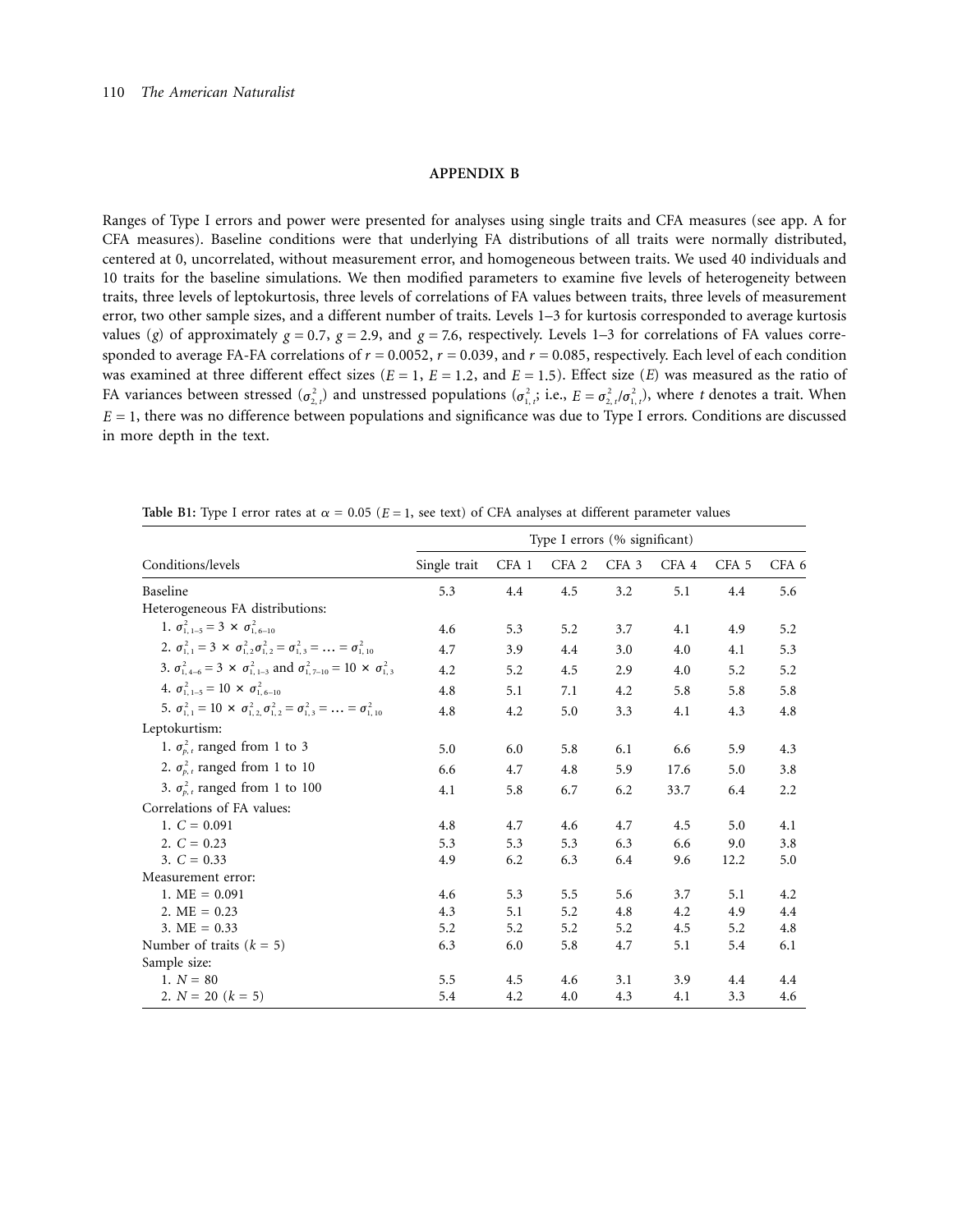|                                                | Power (% significant) |       |                  |       |               |       |       |  |
|------------------------------------------------|-----------------------|-------|------------------|-------|---------------|-------|-------|--|
| Conditions/levels                              | Single trait          | CFA 1 | CFA <sub>2</sub> | CFA 3 | ${\rm CFA}$ 4 | CFA 5 | CFA 6 |  |
| Baseline:                                      |                       |       |                  |       |               |       |       |  |
| $E = 1.2$                                      | 10.2                  | 34.9  | 35.3             | 27.4  | 25.8          | 35.1  | 9.4   |  |
| $E = 1.5$                                      | 20.6                  | 85.2  | 84.8             | 70.3  | 74.1          | 85.1  | 28.3  |  |
| Heterogeneous FA distributions:<br>$E = 1.2$ : |                       |       |                  |       |               |       |       |  |
| $\mathbf{1}$                                   | 8.6                   | 31.4  | 31.5             | 26.8  | 26.8          | 32.6  | 8.5   |  |
| $\overline{c}$                                 | 9.7                   | 33.0  | 33.3             | 26.7  | 27.5          | 33.4  | 8.7   |  |
| 3                                              | 8.9                   | 29.4  | 31.6             | 26.4  | 25.8          | 30.2  | 8.5   |  |
| $\overline{4}$                                 | 10.8                  | 28.0  | 31.6             | 25.8  | 25.1          | 27.8  | 9.0   |  |
| 5                                              | 10.7                  | 29.2  | 34.7             | 28.3  | 26.7          | 29.4  | 8.3   |  |
| $E = 1.5$ :                                    |                       |       |                  |       |               |       |       |  |
| $\mathbf{1}$                                   | 19.1                  | 83.5  | 83.7             | 72.9  | 74.6          | 84.3  | 29.5  |  |
| $\overline{c}$                                 | 19.6                  | 82.8  | 83.5             | 69.3  | 75.0          | 83.8  | 27.0  |  |
| 3                                              | 19.2                  | 79.0  | 84.3             | 71.5  | 77.4          | 80.1  | 29.0  |  |
| $\bf 4$                                        | 21.7                  | 77.4  | 84.1             | 72.5  | 75.3          | 78.9  | 28.8  |  |
| 5                                              | 20.9                  | 75.4  | 84.0             | 70.2  | 74.7          | 76.3  | 27.8  |  |
| Leptokurtism:<br>$E = 1.2$ :                   |                       |       |                  |       |               |       |       |  |
| $\mathbf{1}$                                   | 8.5                   | 28.0  | 26.5             | 21.1  | 30.5          | 28.1  | 7.3   |  |
| $\overline{2}$                                 | 5.9                   | 18.6  | 17.6             | 18.3  | 34.2          | 18.8  | 5.0   |  |
| 3                                              | 4.5                   | 10.2  | 10.7             | 16.0  | 43.3          | 10.0  | 2.3   |  |
| $E = 1.5$ :                                    |                       |       |                  |       |               |       |       |  |
| $\mathbf{1}$                                   | 18.8                  | 75.1  | 74.4             | 62.5  | 73.0          | 76.4  | 23.3  |  |
| $\sqrt{2}$                                     | 14.8                  | 49.9  | 50.5             | 49.6  | 60.6          | 50.9  | 10.1  |  |
| 3                                              | 8.5                   | 20.9  | 24.4             | 46.0  | 59.4          | 22.6  | 4.3   |  |
| Correlations of FA values:<br>$E = 1.2$ :      |                       |       |                  |       |               |       |       |  |
| $\mathbf{1}$                                   | 10.3                  | 32.6  | 31.3             | 26.1  | 26.4          | 35.2  | 8.3   |  |
| $\sqrt{2}$                                     | 11.1                  | 26.8  | 26.3             | 21.5  | 29.0          | 36.0  | 7.4   |  |
| 3                                              | 8.2                   | 21.0  | 20.9             | 18.1  | 29.4          | 35.2  | 5.1   |  |
| $E = 1.5$ :                                    |                       |       |                  |       |               |       |       |  |
| $\mathbf{1}$                                   | 21.1                  | 85.2  | 84.0             | 72.6  | 74.4          | 86.9  | 28.4  |  |
| $\sqrt{2}$                                     | 17.7                  | 70.7  | 70.1             | 56.6  | 70.7          | 81.2  | 16.4  |  |
| 3                                              | 20.5                  | 61.5  | 60.7             | 52.4  | 70.5          | 78.5  | 14.4  |  |
| Measurement error:                             |                       |       |                  |       |               |       |       |  |
| $E = 1.2$ :                                    |                       |       |                  |       |               |       |       |  |
| 1                                              | 9.8                   | 28.3  | 28.0             | 22.4  | 22.6          | 29.0  | 6.2   |  |
| $\overline{c}$                                 | 9.7                   | 22.1  | 22.8             | 17.9  | 19.8          | 24.1  | 6.2   |  |
| 3                                              | 8.1                   | 18.5  | 18.1             | 14.8  | 14.8          | 18.9  | 6.6   |  |
| $E = 1.5$ :                                    |                       |       |                  |       |               |       |       |  |
| $\mathbf{1}$                                   | 18.4                  | 78.3  | 78.0             | 63.8  | 69.3          | 80.4  | 22.0  |  |
| $\sqrt{2}$                                     | 16.4                  | 69.9  | 68.2             | 53.8  | 58.4          | 70.6  | 17.3  |  |
| 3                                              | 13.9                  | 58.6  | 57.3             | 44.2  | 47.5          | 60.0  | 12.6  |  |
| Number of traits:<br>$E = 1.2$ :               |                       |       |                  |       |               |       |       |  |
| $\mathbf{1}$                                   | 8.1                   | 20.9  | 20.9             | 16.7  | 17.3          | 21.3  | 7.4   |  |
| $E = 1.5$ :                                    |                       |       |                  |       |               |       |       |  |
| $\,1$                                          | 19.9                  | 59.2  | 59.2             | 46.9  | 55.8          | 59.7  | 21.4  |  |
| Sample size:<br>$E = 1.2$ :                    |                       |       |                  |       |               |       |       |  |
| $\mathbf{1}$                                   | 13.1                  | 51.4  | 51.5             | 40.9  | 49.9          | 51.3  | 13.7  |  |
| $\sqrt{2}$                                     | 8.8                   | 14.4  | 14.1             | 12.2  | 11.8          | 15.4  | 6.2   |  |
| $E = 1.5$ :                                    |                       |       |                  |       |               |       |       |  |
| $\mathbf{1}$                                   | 32.7                  | 98.6  | 98.1             | 90.7  | 98.3          | 98.7  | 64.6  |  |
| $\overline{c}$                                 | 13.2                  | 33.7  | 32.6             | 26.8  | 27.1          | 36.1  | 9.2   |  |

**Table B2:** Power (% significant) of CFA analyses at different parameter values

Note: Condition numbers correspond to condition numbers and descriptions in table B1.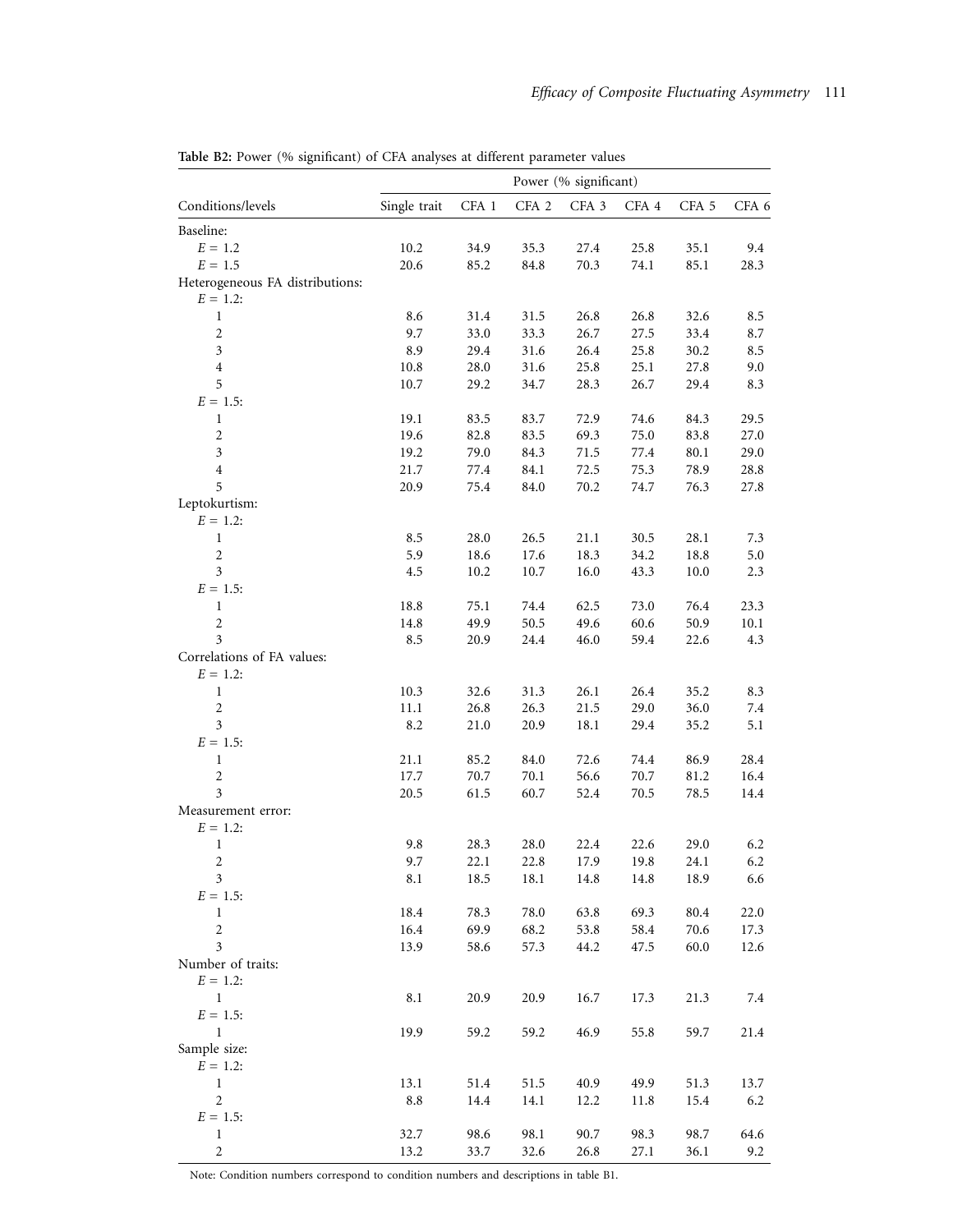## **APPENDIX C**

Estimated kurtosis values at which analyses using CFA 3 become stronger than CFA 2. We calculated *t*-values using CFA 3 and CFA 2 for 100 simulations. Between simulations, we increased the degree of kurtosis of the FA distribution such that a range of kurtosis values was produced. We subtracted the *t*-values of CFA 2 from the *t*-values of CFA 3 as a measure of the differences in power of these two analyses  $(D = t_{CFA-3} - t_{CFA-2})$ . When *D* was positive, analyses using CFA 3 were stronger than CFA 2. We regressed *D* against kurtosis and determined a best-fit line. The point at which the best-fit line intercepted the *X*-axis (i.e.,  $D = 0$ ) indicated the point at which CFA 3 became stronger than CFA 2. However, this was only a rough estimate, as there was a great deal of overlap at intermediate levels of kurtosis. This is illustrated in figure C1, which uses a sample size  $N = 40$ , number of traits  $k = 10$ , and effect size  $E = 1.5$ . The point at which CFA 3 became stronger than CFA 2 was at a kurtosis value of approximately  $g = 3.5$ . Below, we present a series of tables of kurtosis values at which CFA 3 became stronger than CFA 2. Each value presented is based on 10 *X*-intercepts (i.e., 1,000 simulations), such that we could determine the variation in our estimates (standard deviation of 10 estimates shown in parentheses). The percent of significant relations (using CFA 2) is also given in square brackets to show the range of powers that we examined. We examined a range of sample sizes (*N*), effect sizes (*E*), and number of traits (*k*; 500,000 simulations in total). Note that kurtosis values are based on signed FA values of single traits, whereas analyses using CFA 2 and CFA 3 are based on  $|FA|$ .

**Table C1:** Kurtosis values based on number of traits  $k = 2$ 

| N   | $E = 1.1$     | $E = 1.2$                         | $E = 1.3$      | $E = 1.4$      | $E = 1.5$                                          | $E = 1.6$                         | $E = 1.7$      | $E = 1.8$      | $E = 1.9$        | $E = 2.0$      |
|-----|---------------|-----------------------------------|----------------|----------------|----------------------------------------------------|-----------------------------------|----------------|----------------|------------------|----------------|
| 10  | .85(.31)[5]   | .70(.26)[3]                       | 1.21(.41)[7]   | .95(.34)[6]    | 1.00(.33)[7]                                       | .72(.24)[9]                       | .78(.26)[8]    | .94(.31)[10]   | .69(.34)[10]     | .39(.22)[11]   |
| 20  | 2.62(.80)[5]  | 2.46(.76)[6]                      | 2.58(.79)[9]   | 2.37(.73)[9]   | 1.92(.61)[10]                                      | 2.01(.63)[9]                      | 1.66(.52)[13]  | 1.97(.60)[13]  | 1.88(.59)[16]    | 1.74(.54)[14]  |
| 30  | 4.11(1.26)[7] | 3.42(1.04)[7]                     | 3.58(1.09)[9]  | 3.48(1.06)[10] | 2.68(.87)[12]                                      | 2.94(.91)[14]                     | 3.02(.93)[15]  | 2.61(.79)[19]  | 2.54(.78)[17]    | 2.51(.77)[21]  |
| 40  | 5.46(1.69)[4] | 4.40(1.34)[7]                     | 4.47(1.37)[9]  | 4.22(1.29)[11] | 3.59(1.13)[14]                                     | 3.37(1.03)[15]                    | 3.70(1.14)[17] | 3.33(1.04)[20] | $2.91(.90)$ [21] | 2.53(.80)[25]  |
| 50  | 6.18(2.10)[7] | 5.45(1.69)[7]                     | 4.97(1.58)[10] | 3.74(1.19)[14] | 3.95(1.31)[15]                                     | 4.20(1.27)[16]                    | 4.00(1.23)[20] | 3.40(1.10)[24] | 3.35(1.05)[25]   | 3.39(1.04)[26] |
| 60  | 7.48(2.28)[7] | 5.28(1.66)[7]                     | 4.36(1.45)[10] | 5.40(1.67)[12] | 4.89(1.49)[17]                                     | 4.48(1.37)[20]                    | 3.82(1.26)[20] | 3.63(1.13)[28] | 3.63(1.12)[29]   | 3.53(1.13)[31] |
| 70  | 7.28(2.27)[7] | 7.39(2.25)[8]                     | 5.65(1.85)[11] | 5.56(1.72)[13] |                                                    | $5.57(1.70)[18]$ $5.16(1.60)[22]$ | 4.38(1.37)[26] | 4.15(1.29)[27] | 3.07(.96)[31]    | 2.44(.83)[34]  |
| 80  | 9.03(2.78)[5] | 7.86(2.39)[7]                     | 6.61(2.05)[12] | 4.85(1.56)[15] | 5.44(1.68)[19]                                     | 4.58(1.49)[20]                    | 4.14(1.30)[29] | 3.55(1.13)[28] | 3.62(1.19)[32]   | 2.87(1.10)[36] |
| 90  | 8.45(2.68)[6] | 8.90(2.73)[10]                    | 5.86(1.98)[13] | 5.51(1.78)[16] | 3.85(1.57)[22]                                     | 4.64(1.50)[26]                    | 3.31(1.05)[27] | 2.99(.99)[30]  | 2.66(1.23)[38]   | 3.26(1.02)[39] |
| 100 |               | $11.84(3.71)[6]$ $8.54(2.65)[10]$ | 6.70(2.08)[13] | 5.37(1.88)[18] | $5.20(1.65)[24]$ $4.11(1.34)[25]$ $4.34(1.53)[31]$ |                                   |                | 3.42(1.26)[37] | 2.62(1.11)[37]   | 1.82(1.17)[41] |

**Table C2:** Kurtosis values based on number of traits *k =* 3

| N   | $E = 1.1$      | $E = 1.2$        | $E = 1.3$      | $E = 1.4$      | $E = 1.5$                                                           | $E = 1.6$                         | $E = 1.7$      | $E = 1.8$      | $E = 1.9$         | $E = 2.0$        |
|-----|----------------|------------------|----------------|----------------|---------------------------------------------------------------------|-----------------------------------|----------------|----------------|-------------------|------------------|
| 10  | 1.00(.36)[5]   | 1.26(.41)[6]     | 1.11(.34)[6]   | .80(.28)[8]    | .76(.26)[8]                                                         | .77(.24)[10]                      | .66(.23)[12]   | .60(.24)[12]   | .57(.22)[13]      | .76(.28)[15]     |
| 20  | 2.76(.85)[6]   | 2.84(.86)[7]     | 2.46(.75)[10]  | 2.08(.66)[9]   | 2.04(.63)[10]                                                       | 2.17(.67)[14]                     | 1.84(.56)[16]  | 2.01(.62)[18]  | 1.67(.53)[21]     | 1.68(.51)[20]    |
| 30  | 4.15(1.26)[7]  | $3.62(1.09)$ [8] | 3.75(1.14)[9]  | 3.13(.96)[11]  | 3.09(.95)[15]                                                       | 2.96(.91)[14]                     | 2.85(.88)[18]  | 2.41(.76)[21]  | 2.65(.81)[25]     | 2.24(.69)[25]    |
| 40  | 5.26(1.60)[5]  | 4.58(1.40)[9]    | 4.02(1.24)[10] | 3.86(1.18)[14] | 3.64(1.11)[18]                                                      | 3.48(1.08)[17]                    | 3.39(1.05)[21] | 3.43(1.05)[23] | 3.01(.94)[31]     | 3.12(.95)[30]    |
| 50  | 5.84(1.78)[6]  | 5.76(1.75)[9]    | 5.30(1.64)[12] | 5.08(1.56)[16] | 4.10(1.28)[17]                                                      | 4.15(1.31)[21]                    | 3.45(1.08)[25] | 3.15(.99)[30]  | 3.22(1.00)[33]    | 2.71(.85)[35]    |
| 60  | 6.59(2.02)[7]  | 6.95(2.12)[10]   | 4.74(1.50)[13] | 5.18(1.58)[16] | 4.47(1.41)[20]                                                      | $4.09(1.30)[23]$ $4.35(1.36)[31]$ |                | 3.45(1.06)[31] | 3.46(1.06)[36]    | 2.91(.94)[37]    |
| 70  | 7.84(2.38)[7]  | 6.80(2.18)[10]   | 6.16(1.88)[18] |                | $4.72(1.47)[18]$ $5.18(1.59)[24]$ $3.71(1.33)[24]$ $3.60(1.13)[31]$ |                                   |                | 3.47(1.12)[37] | $4.16(1.28)$ [38] | 3.79(1.17)[43]   |
| 80  | 7.83(2.44)[8]  | 6.79(2.11)[11]   | 6.80(2.08)[16] | 5.61(1.76)[21] | $4.37(1.53)[24]$ $3.66(1.23)[28]$                                   |                                   | 3.92(1.25)[35] | 2.90(.93)[40]  | 3.35(1.27)[44]    | 3.16(1.02)[46]   |
| 90  | 8.48(2.66)[6]  | 7.13(2.26)[11]   | 6.16(1.91)[15] | 6.24(1.91)[21] | 5.08(1.56)[25]                                                      | 5.43(1.70)[33]                    | 4.76(1.53)[34] | 3.91(1.37)[43] | 3.34(1.15)[47]    | 2.42(.88)[49]    |
| 100 | 10.07(3.07)[9] | 7.88(2.43)[12]   | 6.35(2.11)[16] | 6.44(1.98)[23] | 4.09(1.41)[26]                                                      | $3.15(1.19)[31]$ $3.56(1.18)[36]$ |                | 2.28(.89)[43]  | 3.66(1.16)[50]    | $2.15(.96)$ [52] |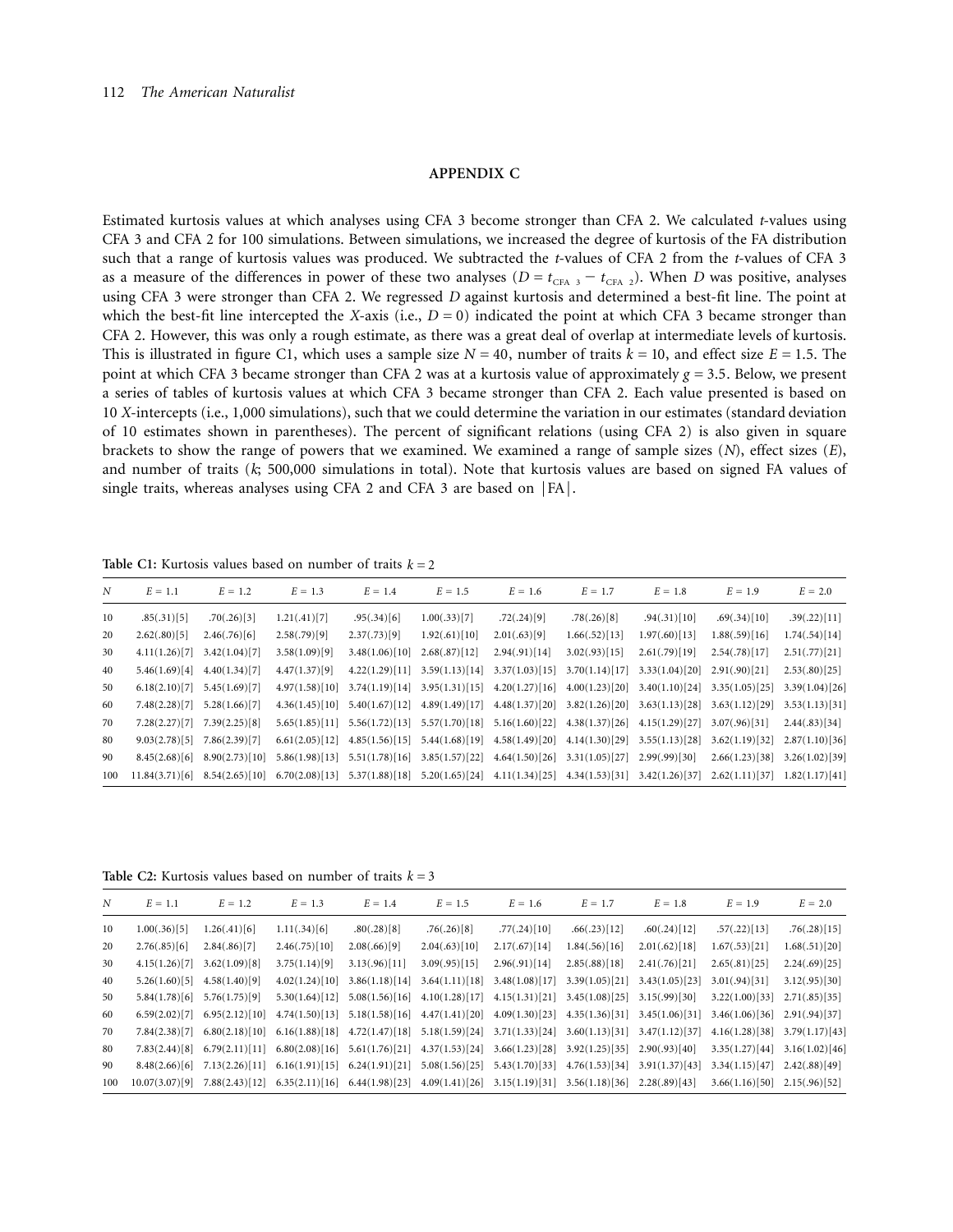**Table C3:** Kurtosis values based on number of traits  $k = 4$ 

| N   | $E = 1.1$     | $E = 1.2$      | $E = 1.3$      | $E = 1.4$      | $E = 1.5$      | $E = 1.6$                         | $E = 1.7$      | $E = 1.8$      | $E = 1.9$         | $E = 2.0$        |
|-----|---------------|----------------|----------------|----------------|----------------|-----------------------------------|----------------|----------------|-------------------|------------------|
| 10  | 1.35(.45)[6]  | 1.32(.41)[5]   | .92(.29)[7]    | .62(.31)[7]    | .95(.32)[10]   | .73(.23)[11]                      | .75(.23)[12]   | .69(.23)[11]   | .59(.21)[14]      | .67(.28)[17]     |
| 20  | 2.79(.85)[5]  | 2.61(.79)[7]   | 2.53(.77)[10]  | 2.35(.71)[12]  | 2.26(.69)[15]  | 2.16(.66)[15]                     | 1.90(.58)[19]  | 1.75(.55)[20]  | 1.60(.49)[23]     | 1.64(.51)[25]    |
| 30  | 4.28(1.31)[7] | 3.94(1.21)[10] | 3.23(1.00)[12] | 3.48(1.06)[13] | 2.89(.89)[17]  | 3.29(1.00)[19]                    | 2.87(.87)[23]  | 2.82(.85)[29]  | 2.33(.72)[28]     | 2.27(.70)[30]    |
| 40  | 5.30(1.61)[5] | 4.63(1.41)[10] | 4.29(1.30)[12] | 4.08(1.24)[17] | 3.83(1.16)[19] | 3.67(1.13)[24]                    | 3.52(1.08)[26] | 3.25(.98)[30]  | 2.91(.90)[34]     | 2.46(.79)[38]    |
| 50  | 6.54(2.00)[7] | 5.64(1.72)[10] | 5.10(1.59)[12] | 4.42(1.37)[20] | 4.25(1.33)[20] | 4.35(1.34)[25]                    | 4.13(1.26)[32] | 3.94(1.19)[34] | 3.27(1.01)[38]    | 3.02(.92)[42]    |
| 60  | 6.77(2.07)[7] | 6.09(1.87)[11] | 5.62(1.71)[15] | 5.37(1.66)[19] | 4.57(1.41)[24] | 4.22(1.31)[29]                    | 4.49(1.37)[35] | 3.84(1.19)[38] | 3.87(1.18)[44]    | 3.34(1.04)[48]   |
| 70  | 7.98(2.46)[9] | 6.16(1.91)[10] | 6.41(1.99)[18] | 4.84(1.49)[20] | 5.11(1.57)[27] | 4.25(1.36)[31]                    | 3.93(1.24)[36] | 4.17(1.29)[43] | 3.22(1.06)[47]    | 3.69(1.16)[50]   |
| 80  | 8.79(2.68)[9] | 6.26(1.98)[12] | 5.57(1.89)[18] | 5.98(1.86)[22] |                | $5.52(1.70)[29]$ $4.54(1.47)[36]$ | 4.29(1.35)[41] | 3.92(1.26)[44] | 2.73(.87)[51]     | 3.10(1.00)[55]   |
| 90  | 9.30(2.86)[9] | 6.92(2.16)[14] | 5.11(1.82)[19] | 6.44(1.99)[24] | 4.91(1.59)[32] | 4.60(1.44)[39]                    | 4.51(1.44)[44] | 4.14(1.32)[50] | 3.09(1.00)[55]    | $2.53(.86)$ [59] |
| 100 | 8.62(2.64)[8] | 6.67(2.13)[15] | 6.94(2.17)[22] | 5.03(1.55)[26] |                | $4.85(1.63)[32]$ $4.02(1.29)[38]$ | 4.26(1.34)[46] | 3.38(1.05)[52] | $3.27(1.05)$ [53] | 2.13(.81)[61]    |

**Table C4:** Kurtosis values based on number of traits *k =* 5

| N   | $E = 1.1$     | $E = 1.2$      | $E = 1.3$      | $E = 1.4$      | $E = 1.5$      | $E = 1.6$      | $E = 1.7$      | $E = 1.8$        | $E = 1.9$         | $E = 2.0$      |
|-----|---------------|----------------|----------------|----------------|----------------|----------------|----------------|------------------|-------------------|----------------|
| 10  | 1.14(.35)[4]  | 1.07(.39)[7]   | .95(.33)[10]   | .98(.30)[10]   | .80(.30)[8]    | .79(.27)[13]   | .64(.22)[14]   | .80(.26)[16]     | .67(.23)[15]      | .58(.19)[20]   |
| 20  | 2.51(.77)[6]  | 2.39(.74)[7]   | 2.38(.72)[10]  | 2.36(.72)[13]  | 1.97(.60)[13]  | 2.05(.62)[16]  | 1.92(.58)[23]  | 1.56(.49)[23]    | 1.87(.58)[25]     | 1.74(.53)[30]  |
| 30  | 4.36(1.33)[7] | 3.71(1.12)[8]  | 3.71(1.12)[14] | 3.12(.96)[15]  | 3.15(.97)[18]  | 3.01(.93)[23]  | 3.03(.92)[25]  | 2.66(.81)[30]    | 2.45(.75)[32]     | 2.25(.70)[37]  |
| 40  | 5.45(1.66)[6] | 4.88(1.49)[13] | 4.38(1.32)[14] | 4.25(1.29)[16] | 3.95(1.21)[22] | 3.48(1.06)[26] | 3.34(1.02)[32] | 2.76(.85)[34]    | 2.77(.86)[38]     | 2.74(.86)[45]  |
| 50  | 6.01(1.83)[7] | 5.59(1.70)[11] | 5.10(1.56)[17] | 4.60(1.40)[20] | 4.07(1.26)[24] | 3.68(1.14)[32] | 3.64(1.11)[34] | 3.63(1.11)[39]   | 3.09(.95)[43]     | 2.95(.90)[48]  |
| 60  | 6.70(2.07)[7] | 6.51(2.00)[11] | 6.40(1.95)[19] | 4.61(1.43)[22] | 4.17(1.31)[26] | 4.11(1.25)[34] | 3.93(1.20)[38] | 3.62(1.12)[44]   | 3.19(.98)[47]     | 3.52(1.08)[54] |
| 70  | 7.71(2.55)[8] | 6.45(1.96)[11] | 6.26(1.92)[20] | 5.31(1.64)[22] | 4.52(1.43)[31] | 4.35(1.37)[35] | 4.03(1.25)[41] | 3.28(1.02)[49]   | 3.50(1.13)[49]    | 2.84(.99)[57]  |
| 80  | 6.67(2.11)[8] | 6.78(2.09)[13] | 5.86(1.80)[19] | 5.51(1.72)[27] | 5.03(1.53)[32] | 4.60(1.42)[41] | 3.58(1.26)[47] | 3.56(1.12)[52]   | 3.69(1.15)[60]    | 3.50(1.10)[61] |
| 90  | 7.74(2.45)[8] | 7.76(2.40)[15] | 6.18(1.92)[21] | 5.05(1.60)[28] | 5.39(1.67)[35] | 5.59(1.73)[44] | 4.78(1.46)[50] | 3.46(1.12)[55]   | $3.44(1.09)$ [64] | 2.44(.86)[63]  |
| 100 | 8.38(2.58)[9] | 6.42(2.11)[14] | 5.99(1.84)[22] | 5.55(1.72)[30] | 5.51(1.70)[36] | 4.61(1.41)[43] | 4.11(1.37)[51] | $2.90(.98)$ [56] | 2.57(.98)[64]     | 3.21(1.02)[70] |

**Table C5:** Kurtosis values based on number of traits *k =* 10

| N   | $E = 1.1$      | $E = 1.2$      | $E = 1.3$      | $E = 1.4$      | $E = 1.5$                                          | $E = 1.6$      | $E = 1.7$      | $E = 1.8$                        | $E = 1.9$      | $E = 2.0$      |
|-----|----------------|----------------|----------------|----------------|----------------------------------------------------|----------------|----------------|----------------------------------|----------------|----------------|
| 10  | 1.21(.38)[7]   | 1.06(.33)[8]   | .94(.29)[11]   | .93(.29)[14]   | .89(.28)[16]                                       | .88(.28)[18]   | .46(.38)[20]   | .85(.26)[20]                     | .67(.21)[26]   | .54(.19)[28]   |
| 20  | 2.66(.81)[6]   | 2.51(.76)[10]  | 2.25(.69)[14]  | 2.31(.70)[18]  | 2.09(.64)[19]                                      | 1.79(.55)[26]  | 2.04(.62)[30]  | 1.84(.56)[34]                    | 1.84(.56)[41]  | 1.80(.55)[42]  |
| 30  | 3.75(1.14)[7]  | 3.57(1.10)[12] | 3.29(1.00)[16] | 2.71(.84)[21]  | 3.34(1.01)[29]                                     | 2.84(.86)[32]  | 2.60(.79)[38]  | 2.59(.79)[46]                    | 2.40(.74)[49]  | 2.06(.63)[54]  |
| 40  | 4.89(1.49)[8]  | 4.49(1.36)[15] | 4.12(1.25)[20] | 4.01(1.21)[25] | 3.43(1.06)[34]                                     | 3.35(1.02)[41] | 3.12(.98)[47]  | 2.98(.91)[52]                    | 3.00(.91)[60]  | 2.82(.87)[63]  |
| 50  | 5.90(1.79)[8]  | 5.79(1.77)[13] | 4.42(1.35)[21] | 3.95(1.20)[30] | 4.20(1.27)[37]                                     | 3.91(1.19)[47] | 3.52(1.07)[52] | 3.62(1.10)[61]                   | 3.11(.96)[65]  | 3.05(.94)[69]  |
| 60  | 6.47(1.98)[10] | 5.72(1.74)[17] | 5.04(1.55)[22] | 4.90(1.49)[34] | 4.33(1.33)[41]                                     | 4.07(1.25)[50] | 3.89(1.19)[60] | 3.59(1.12)[62]                   | 3.37(1.03)[71] | 3.60(1.09)[77] |
| 70  | 7.14(2.17)[9]  | 6.36(1.95)[18] | 5.35(1.64)[26] |                | $4.98(1.52)[40]$ $4.39(1.37)[48]$ $3.93(1.22)[56]$ |                | 3.53(1.10)[63] | $3.58(1.09)[69]$ $3.16(.98)[76]$ |                | 3.64(1.13)[80] |
| 80  | 6.55(2.14)[10] | 5.77(1.78)[20] | 5.09(1.56)[28] | 4.70(1.44)[40] | 4.45(1.36)[49]                                     | 4.04(1.24)[56] | 4.05(1.25)[67] | 3.75(1.17)[74]                   | 3.13(.97)[78]  | 2.81(.92)[83]  |
| 90  | 8.78(2.68)[12] | 6.16(1.96)[20] | 5.71(1.74)[32] | 4.70(1.54)[43] | 4.88(1.50)[53]                                     | 4.26(1.33)[63] | 3.85(1.19)[69] | $3.37(1.05)[77]$ $3.21(.99)[82]$ |                | 3.41(1.08)[86] |
| 100 | 8.67(2.67)[12] | 5.55(1.94)[22] | 4.89(1.58)[35] | 5.31(1.62)[46] | 4.67(1.44)[56]                                     | 4.42(1.36)[67] | 4.05(1.25)[73] | 3.94(1.22)[77]                   | 3.59(1.13)[85] | 3.20(1.01)[89] |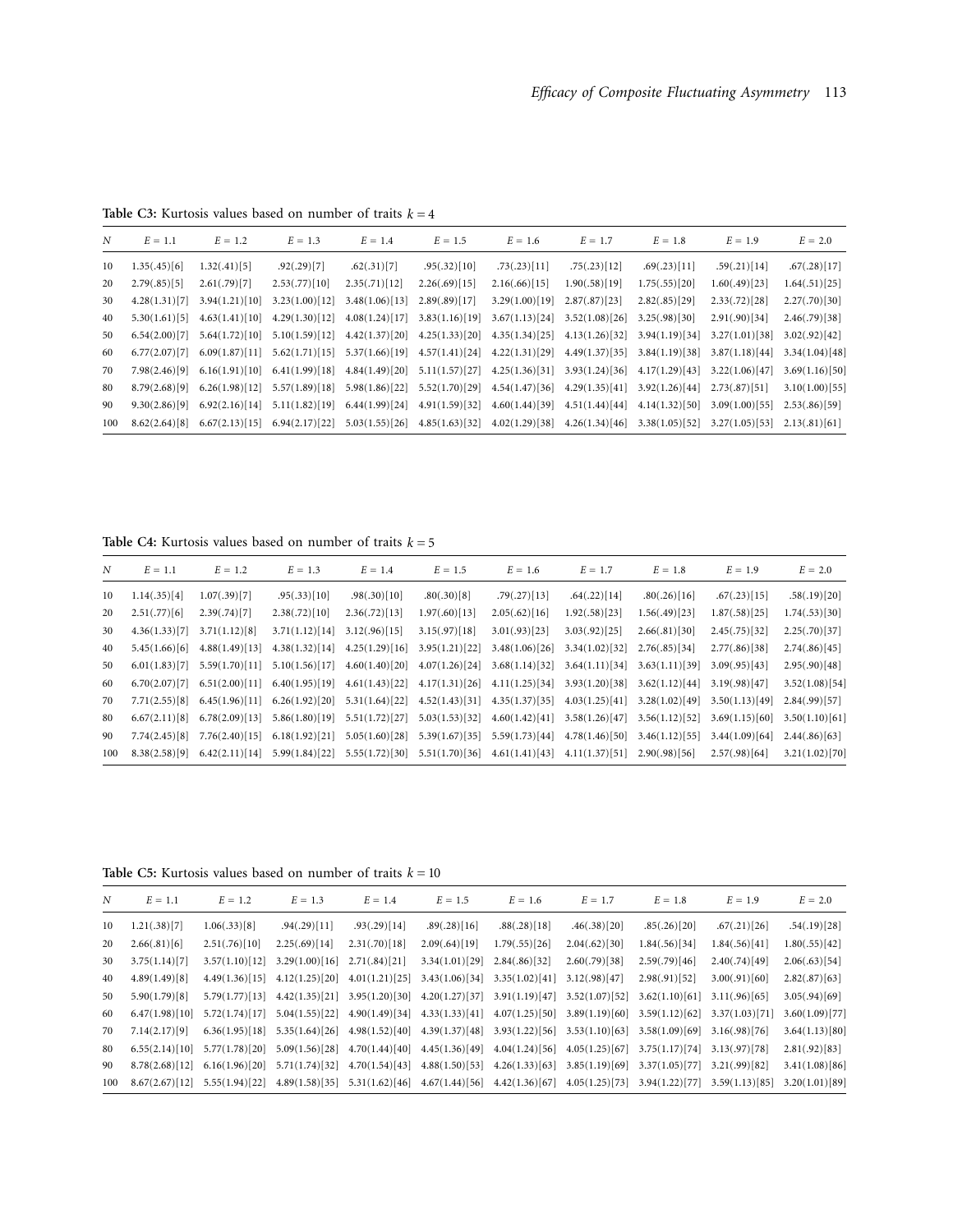

Figure C1: The difference in power of CFA 2 and CFA 3. We subtracted the *t*-values of CFA 2 from *t*-values of CFA 3 as a measure of the differences in power of these two analyses ( $D = t_{\text{CFA3}} - t_{\text{CFA2}}$ ). We regressed *D* against kurtosis and determined a best-fit line. The point at which the best-fit line intercepted the *X*-axis (i.e.,  $D = 0$ ) indicated the point at which CFA 3 became stronger than CFA 2. However, note the high degree of overlap

#### **Literature Cited**

- Alados, C. L., J. Escos, and J. M. Emlen. 1993. Developmental instability as an indicator of environmental stress in the Pacific hake (*Merluccius productus*). U.S. National Marine Fisheries Service: Fishery Bulletin 91:587–593.
- Bunn, S. E. 1995. Biological monitoring of water quality in Australia: workshop summary and future directions. Australian Journal of Ecology 20:220–227.
- Clarke, G. M. 1993*a*. Fluctuating asymmetry of invertebrate populations as a biological indicator of environmental quality. Environmental Pollution 82:207–211.
- ———. 1993*b*. Patterns of developmental stability of *Chrysopa perla L.* in response to environmental pollution. Environmental Entomology 22:1362–1366.
- Clarke, G. M., and L. J. McKenzie. 1992. Fluctuating asymmetry as a quality control indicator for insect mass rearing processes. Journal of Economic Entomology 85: 2045–2050.
- Dufour, K. J., and P. J. Weatherhead. 1996. Estimation of organism-wide asymmetry in red-winged blackbirds and its relation to studies of mate selection. Proceedings of the Royal Society of London B, Biological Sciences 263:769–775.
- Gangestad, S. W., and R. Thornhill. 1998. The analysis of fluctuating asymmetry redux—the robustness of parametric statistics. Animal Behaviour 55:497–501.
- Gummer, D. L., and R. M. Brigham. 1995. Does fluctuating asymmetry reflect the importance of traits in little brown bats (*Myotis lucifugus*)? Canadian Journal of Zoology 73:990–992.
- Houle, D. 1997. Comment on "A meta-analysis of the

heritability of developmental stability" by Møller and Thornhill. Journal of Evolutionary Biolology 10:17–20.

- Koehn, R. K., and B. L. Bayne. 1989. Towards a physiological and genetical understanding of the energetics of the stress response. Biological Journal of the Linnean Society 37:157–171.
- Leary, R. F., and F. W. Allendorf. 1989. Fluctuating asymmetry as an indicator of stress: implications for conservation biology. Trends in Ecology & Evolution 4: 214–216.
- Leung, B. 1998. Controlling for allometry in studies of fluctuating asymmetry and quality within samples. Proceedings of the Royal Society of London B, Biological Sciences 265:1623–1629.
- Leung, B., and M. R. Forbes. 1996. Fluctuating asymmetry in relation to stress and fitness: effects of trait type as revealed by meta-analysis. Ecoscience 3:400–413.
- -, 1997. Modeling fluctuating asymmetry in relation to stress and fitness. Oikos 78:397–405.
- Lindeman, R. H., P. F. Merenda, and R. Z. Gold. 1980. Introduction to bivariate and multivariate analysis. Scott Foresman, Glenview, Ill.
- Manning, J. T., and L. Ockenden. 1994. Fluctuating asymmetry in racehorses. Nature (London) 370:185–186.
- Møller, A. P., and J. Höglund. 1991. Patterns of fluctuating asymmetry in avian feather ornaments: implications for models of sexual selection. Proceedings of the Royal Society of London B, Biological Sciences 245:1–5.
- Palmer, A. R. 1994. Fluctuating asymmetry analysis: a primer. Pages 335–364 *in* T. A. Markow, ed. Develop-